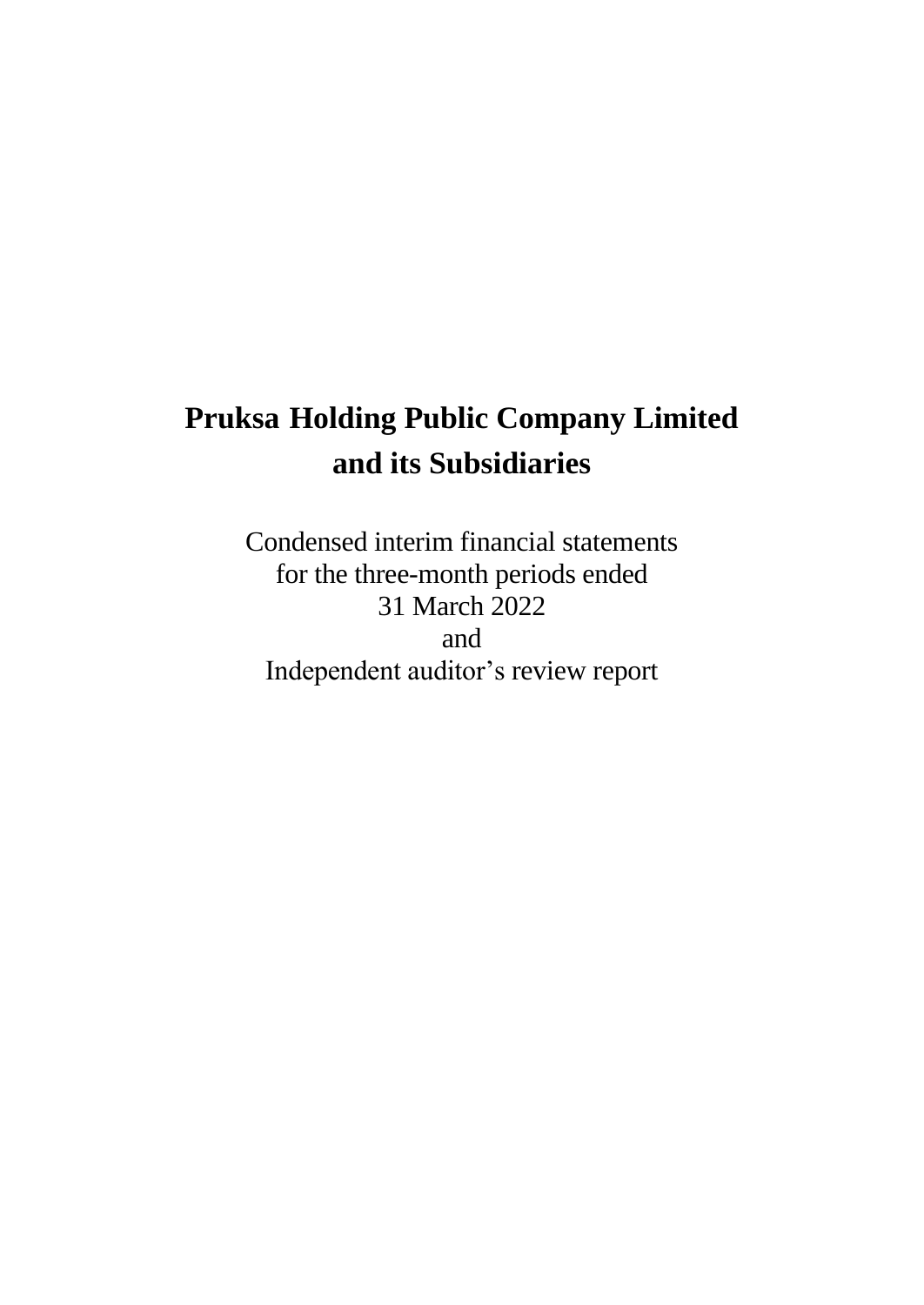# **Independent auditor's report on review of interim financial information**

## **To the Board of Directors of Pruksa Holding Public Company Limited**

I have reviewed the accompanying consolidated and separate statements of financial position of Pruksa Holding Public Company Limited and its subsidiaries, and of Pruksa Holding Public Company Limited, respectively, as at 31 March 2022; the consolidated and separate statements of comprehensive income, changes in equity and cash flows for the three-month period ended 31 March 2022; and condensed notes ("interim financial information"). Management is responsible for the preparation and presentation of this interim financial information in accordance with Thai Accounting Standard 34, "Interim Financial Reporting". My responsibility is to express a conclusion on this interim financial information based on my review.

#### *Scope of Review*

I conducted my review in accordance with the Thai Standard on Review Engagements 2410, "Review of Interim Financial Information Performed by the Independent Auditor of the Entity". A review of interim financial information consists of making inquiries, primarily of persons responsible for financial and accounting matters, and applying analytical and other review procedures. A review is substantially less in scope than an audit conducted in accordance with Thai Standards on Auditing and consequently does not enable me to obtain assurance that I would become aware of all significant matters that might be identified in an audit. Accordingly, I do not express an audit opinion.

#### *Conclusion*

Based on my review, nothing has come to my attention that causes me to believe that the accompanying interim financial information is not prepared, in all material respects, in accordance with Thai Accounting Standard 34, "Interim Financial Reporting".

(Vannaporn Jongperadechanon) Certified Public Accountant Registration No. 4098

KPMG Phoomchai Audit Ltd. Bangkok 13 May 2022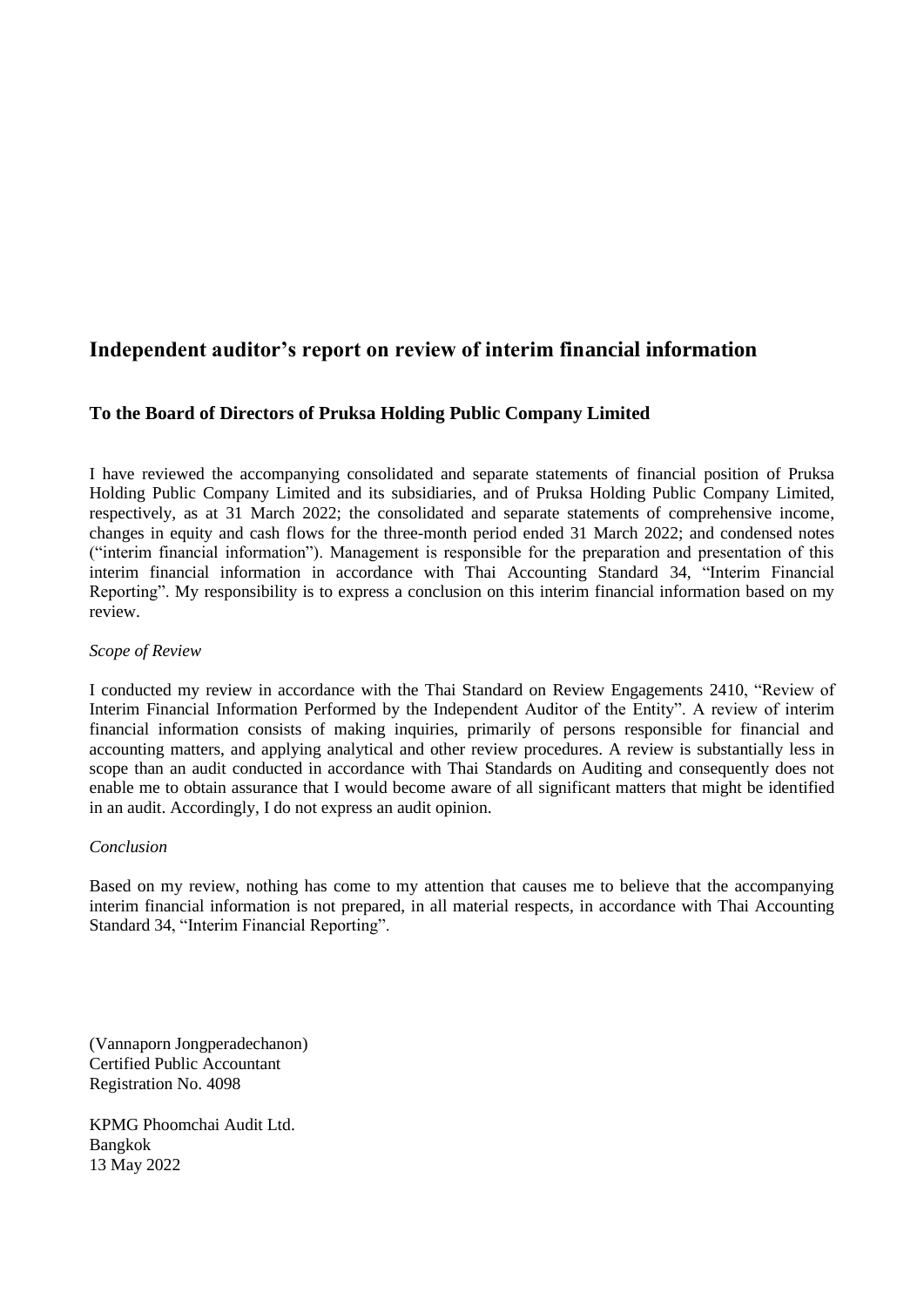Statement of financial position

|                                                                                |                      | Consolidated |                    | Separate    |                      |  |  |
|--------------------------------------------------------------------------------|----------------------|--------------|--------------------|-------------|----------------------|--|--|
|                                                                                | financial statements |              |                    |             | financial statements |  |  |
|                                                                                |                      | 31 March     | 31 December        | 31 March    | 31 December          |  |  |
| <b>Assets</b>                                                                  | Note                 | 2022         | 2021               | 2022        | 2021                 |  |  |
|                                                                                |                      | (Unaudited)  |                    | (Unaudited) |                      |  |  |
|                                                                                |                      |              | (in thousand Baht) |             |                      |  |  |
| <b>Current</b> assets                                                          |                      |              |                    |             |                      |  |  |
| Cash and cash equivalents                                                      |                      | 1,127,460    | 3,347,978          | 7,896       | 11,164               |  |  |
| Trade accounts receivable                                                      |                      | 80,899       | 36,777             |             |                      |  |  |
| Other receivables - subsidiary<br>Short-term loans and accrued interest income | $\mathfrak{Z}$       |              |                    | 5,007       | 2,847                |  |  |
| - subsidiaries<br>Current cost to obtain contracts with customers              | $\mathfrak{Z}$       | 453,561      | 472,396            | 12,564,021  | 16,018,657           |  |  |
| Real estate development for sale                                               | 4, 5                 | 55,291,827   | 56,756,681         |             |                      |  |  |
| Inventories                                                                    |                      | 16,941       | 18,076             |             |                      |  |  |
| Deposits for purchase of land                                                  |                      | 347,531      | 408,355            |             |                      |  |  |
| Advance payment for goods                                                      |                      | 595,565      | 699,157            |             |                      |  |  |
| Other current assets                                                           |                      | 241,600      | 136,500            | 11,920      | 11,185               |  |  |
| <b>Total current assets</b>                                                    |                      | 58,155,384   | 61,875,920         | 12,588,844  | 16,043,853           |  |  |
| <b>Non-current assets</b>                                                      |                      |              |                    |             |                      |  |  |
| Non-current financial assets - investment                                      |                      |              |                    |             |                      |  |  |
| in equity securities                                                           | 7                    | 2,497,863    |                    |             |                      |  |  |
| Investments in subsidiaries                                                    | 6                    |              |                    | 39,620,696  | 39,620,696           |  |  |
| Investments in joint ventures                                                  |                      | 849,269      | 834,626            |             |                      |  |  |
| Non-current cost to obtain contracts with                                      |                      |              |                    |             |                      |  |  |
| customers                                                                      |                      | 9,013        | 9,028              |             |                      |  |  |
| Investment properties                                                          |                      | 1,372,397    | 1,374,749          |             |                      |  |  |
| Property, plant and equipment                                                  | $\overline{4}$       | 6,523,158    | 6,565,787          | 6           | 8                    |  |  |
| Right-of-use assets                                                            |                      | 476,210      | 503,651            | 24,094      | 25,490               |  |  |
| Intangible assets                                                              |                      | 749,548      | 678,203            | 1,002       | 1,048                |  |  |
| Deferred tax assets                                                            |                      | 82,808       | 71,608             | 1,094       | 1,895                |  |  |
| Other non-current assets                                                       | 3                    | 134,841      | 138,036            | 1,337       | 1,337                |  |  |
| <b>Total non-current assets</b>                                                |                      | 12,695,107   | 10,175,688         | 39,648,229  | 39,650,474           |  |  |
| <b>Total assets</b>                                                            |                      | 70,850,491   | 72,051,608         | 52,237,073  | 55,694,327           |  |  |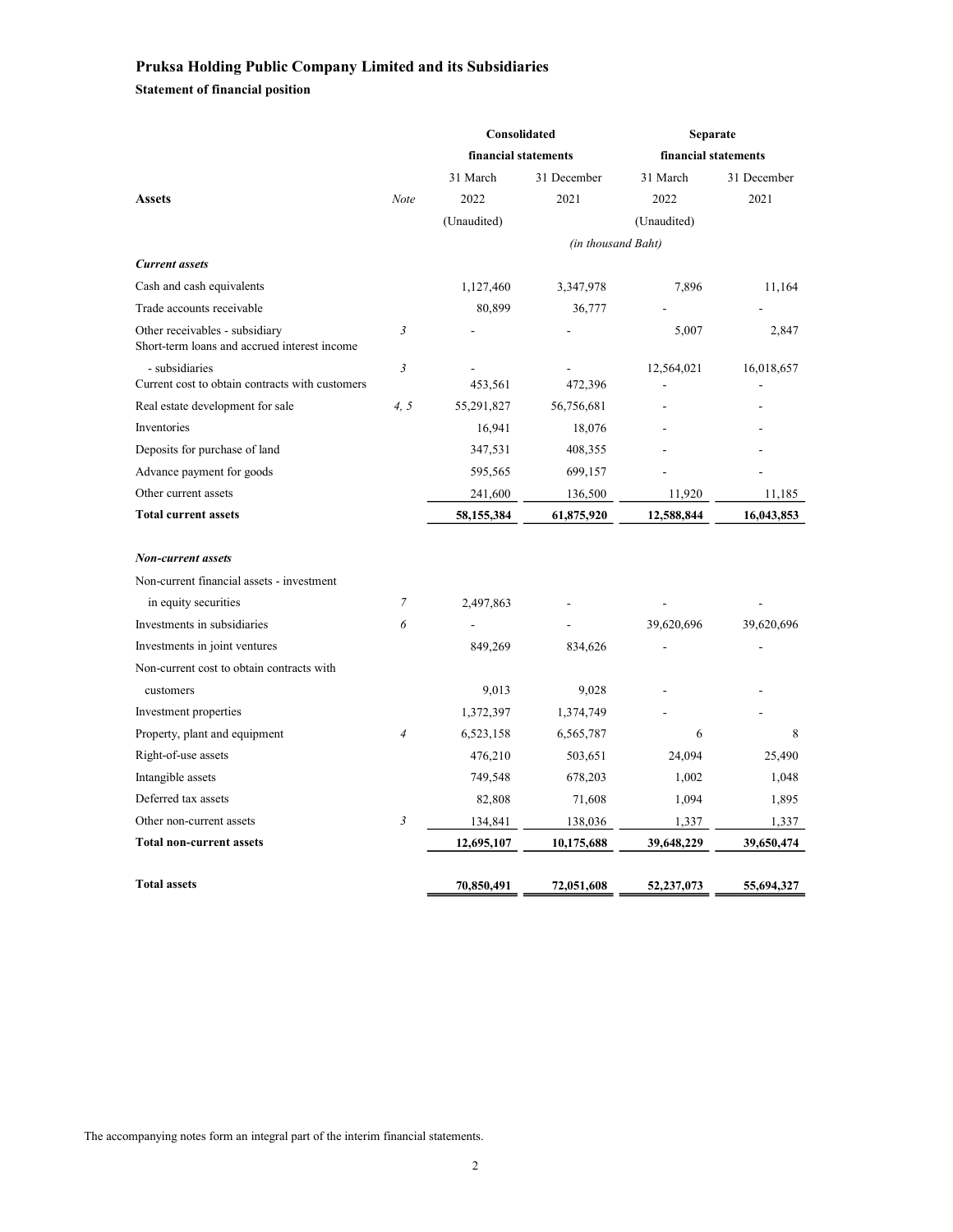Statement of financial position

|                                              |                | Consolidated         |                    | Separate    |                      |
|----------------------------------------------|----------------|----------------------|--------------------|-------------|----------------------|
|                                              |                | financial statements |                    |             | financial statements |
|                                              |                | 31 March             | 31 December        | 31 March    | 31 December          |
| <b>Liabilities and equity</b>                | Note           | 2022                 | 2021               | 2022        | 2021                 |
|                                              |                | (Unaudited)          |                    | (Unaudited) |                      |
|                                              |                |                      | (in thousand Baht) |             |                      |
| <b>Current liabilities</b>                   |                |                      |                    |             |                      |
| Short-term loans from financial institutions | $\overline{4}$ | 1,750,000            | 4,359              |             |                      |
| Trade accounts payable                       |                | 1,289,131            | 1,349,631          |             |                      |
| Other payables - subsidiary                  |                |                      | $\overline{a}$     | 2           | 3                    |
| Current portion of lease liabilities         | 3              | 118,224              | 117,750            | 5,524       | 5,490                |
| Short-term loans - subsidiary                |                |                      |                    | 9           | 6                    |
| Current portion of long-term loans from      |                |                      |                    |             |                      |
| financial institutions                       | $\overline{4}$ | 400,000              | 400,000            |             |                      |
| Current portion of long-term debentures      | $\overline{4}$ | 6,000,000            | 9,500,000          | 6,000,000   | 9,500,000            |
| Current contract liabilities                 |                | 2,276,883            | 2,293,829          |             |                      |
| Current income tax payable                   |                | 364,377              | 261,904            |             |                      |
| Other current liabilities                    |                | 4,080,410            | 3,974,711          | 145,402     | 86,555               |
| <b>Total current liabilities</b>             |                | 16,279,025           | 17,902,184         | 6,150,937   | 9,592,054            |
| <b>Non-current liabilities</b>               |                |                      |                    |             |                      |
| Long-term loans from financial institutions  | $\overline{4}$ | 357,000              | 457,000            |             |                      |
| Long-term debentures                         | $\overline{4}$ | 8,750,000            | 8,750,000          | 8,750,000   | 8,750,000            |
| Lease liabilities                            | $\mathfrak{Z}$ | 367,159              | 396,261            | 18,643      | 20,483               |
| Non-current contract liabilities             |                | 35,030               | 35,921             |             |                      |
| Non-current provisions for employee benefits |                | 397,633              | 395,910            | 5,396       | 8,995                |
| Provision for litigation and claims          | 10             | 34,735               | 41,950             |             |                      |
| <b>Total non-current liabilities</b>         |                | 9,941,557            | 10,077,042         | 8,774,039   | 8,779,478            |
| <b>Total liabilities</b>                     |                | 26,220,582           | 27,979,226         | 14,924,976  | 18,371,532           |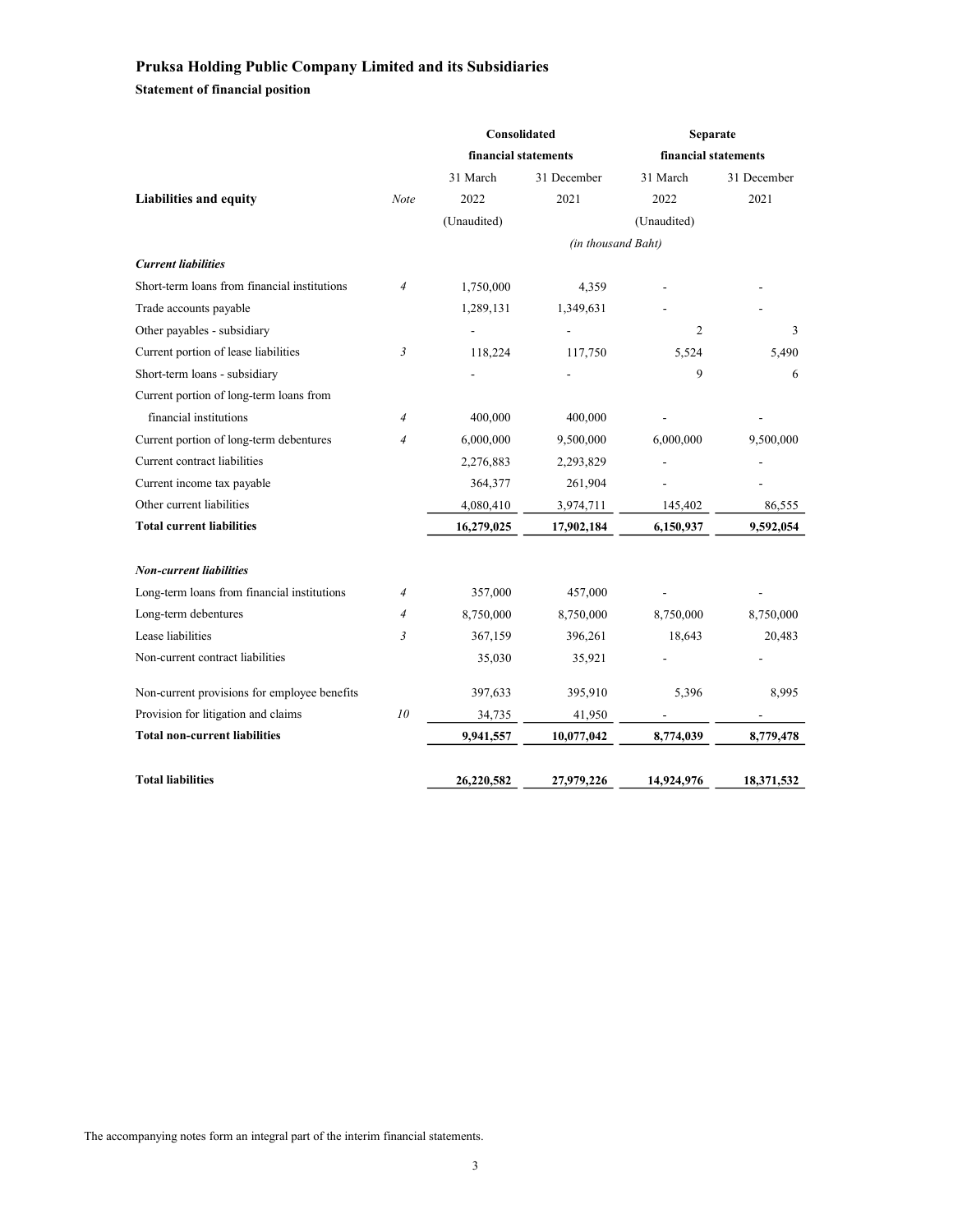Statement of financial position

|                                             | Consolidated         |                    | Separate             |              |  |
|---------------------------------------------|----------------------|--------------------|----------------------|--------------|--|
|                                             | financial statements |                    | financial statements |              |  |
|                                             | 31 March             | 31 December        | 31 March             | 31 December  |  |
| Liabilities and equity                      | 2022                 | 2021               | 2022                 | 2021         |  |
|                                             | (Unaudited)          |                    | (Unaudited)          |              |  |
|                                             |                      | (in thousand Baht) |                      |              |  |
| Equity                                      |                      |                    |                      |              |  |
| Share capital                               |                      |                    |                      |              |  |
| Authorised share capital                    |                      |                    |                      |              |  |
| (2,189 million ordinary shares, par value   |                      |                    |                      |              |  |
| at Baht 1 per share)                        | 2,188,505            | 2,188,505          | 2,188,505            | 2,188,505    |  |
| Issued and paid-up share capital            |                      |                    |                      |              |  |
| (2,189 million ordinary shares, par value   |                      |                    |                      |              |  |
| at Baht 1 per share)                        | 2,188,505            | 2,188,505          | 2,188,505            | 2,188,505    |  |
| Premium on ordinary shares                  | 1,872,581            | 1,872,581          | 32,420,281           | 32,420,281   |  |
| Retained earnings                           |                      |                    |                      |              |  |
| Appropriated                                |                      |                    |                      |              |  |
| Legal reserve                               | 223,731              | 223,731            | 222,638              | 222,638      |  |
| Unappropriated                              | 39,679,833           | 39,128,151         | 2,480,673            | 2,491,371    |  |
| Other components of equity                  | (94,166)             | (88, 789)          |                      |              |  |
|                                             |                      |                    |                      |              |  |
| Equity attributable to owners of the parent | 43,870,484           | 43,324,179         | 37,312,097           | 37,322,795   |  |
| Non-controlling interests                   | 759,425              | 748,203            |                      |              |  |
| <b>Total equity</b>                         | 44,629,909           | 44,072,382         | 37,312,097           | 37, 322, 795 |  |
|                                             |                      |                    |                      |              |  |
| <b>Total liabilities and equity</b>         | 70,850,491           | 72,051,608         | 52,237,073           | 55,694,327   |  |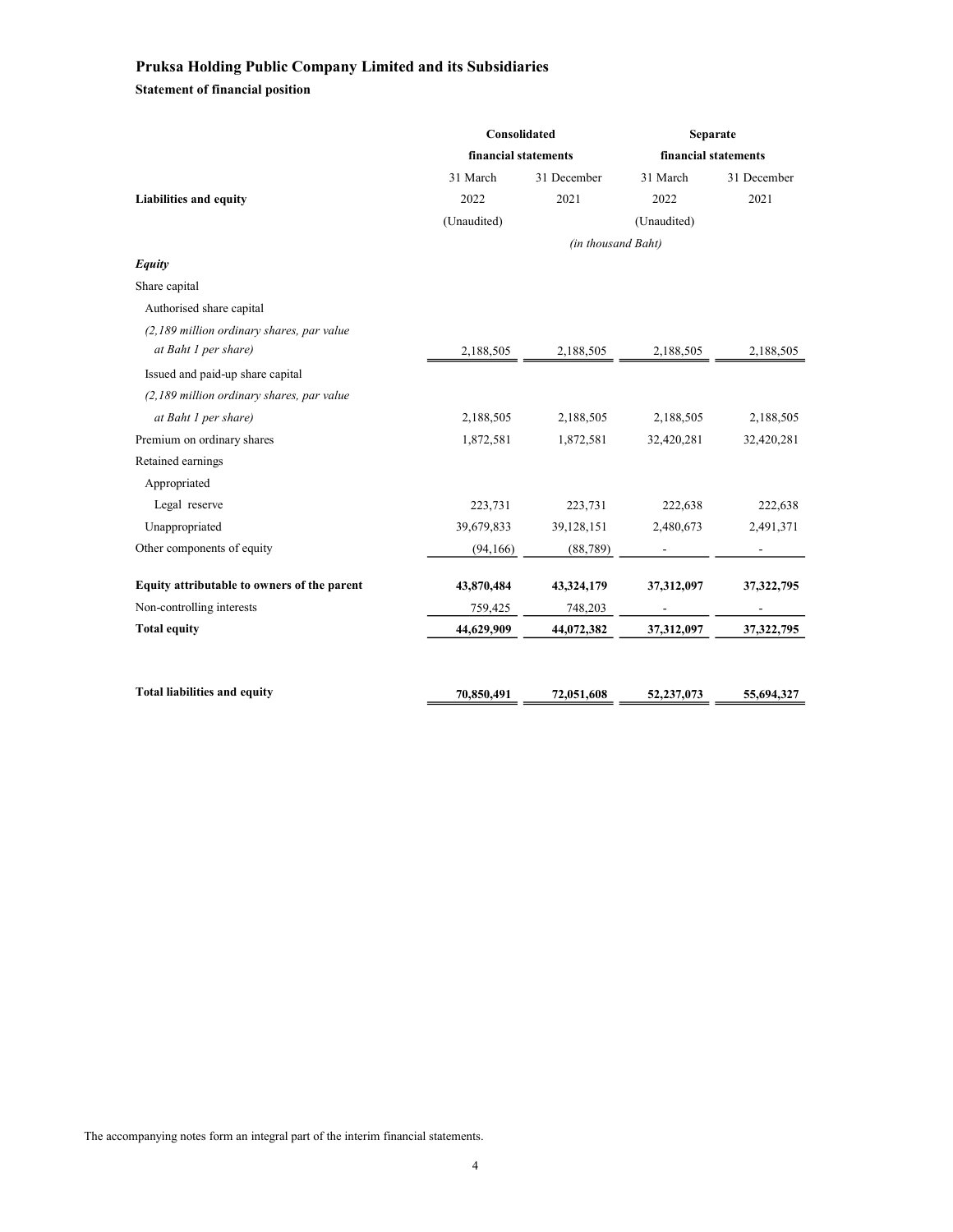Statement of comprehensive income (Unaudited)

|                                                 |                | Consolidated             |                    | <b>Separate</b>                                  |            |  |
|-------------------------------------------------|----------------|--------------------------|--------------------|--------------------------------------------------|------------|--|
|                                                 |                | financial statements     |                    | financial statements<br>Three-month period ended |            |  |
|                                                 |                | Three-month period ended |                    |                                                  |            |  |
|                                                 |                | 31 March                 |                    | 31 March                                         |            |  |
|                                                 | Note           | 2022                     | 2021               | 2022                                             | 2021       |  |
|                                                 |                |                          | (in thousand Baht) |                                                  |            |  |
| <b>Revenues</b>                                 |                |                          |                    |                                                  |            |  |
| Revenue from sales of real estate               |                | 5,678,899                | 6,887,962          |                                                  |            |  |
| Revenue from hospital operations                |                | 243,834                  |                    |                                                  |            |  |
| Other income                                    | $\mathfrak{Z}$ | 58,249                   | 9,247              | 136,729                                          | 181,966    |  |
| <b>Total revenues</b>                           |                | 5,980,982                | 6,897,209          | 136,729                                          | 181,966    |  |
| <b>Expenses</b>                                 |                |                          |                    |                                                  |            |  |
| Cost of sales of real estate                    |                | 3,940,527                | 5,052,122          |                                                  |            |  |
| Cost of hospital operations                     |                | 225,556                  |                    |                                                  |            |  |
| Distribution costs                              |                | 407,259                  | 449,076            |                                                  |            |  |
| Administrative expenses                         | 3              | 581,690                  | 589,537            | 38,583                                           | 25,811     |  |
| <b>Total expenses</b>                           |                | 5,155,032                | 6,090,735          | 38,583                                           | 25,811     |  |
| <b>Profit from operating activities</b>         |                | 825,950                  | 806,474            | 98,146                                           | 156,155    |  |
| Finance costs                                   |                | (119,640)                | (144, 120)         | (108, 042)                                       | (127, 298) |  |
| Share of profit of joint ventures accounted for |                |                          |                    |                                                  |            |  |
| using equity method                             |                | 14,566                   | 106,625            |                                                  |            |  |
| Profit (loss) before income tax                 | 8              | 720,876                  | 768,979            | (9,896)                                          | 28,857     |  |
| Tax expense                                     |                | (157, 875)               | (152, 525)         | (802)                                            | (5,771)    |  |
| Profit (loss) for the period                    |                | 563,001                  | 616,454            | (10,698)                                         | 23,086     |  |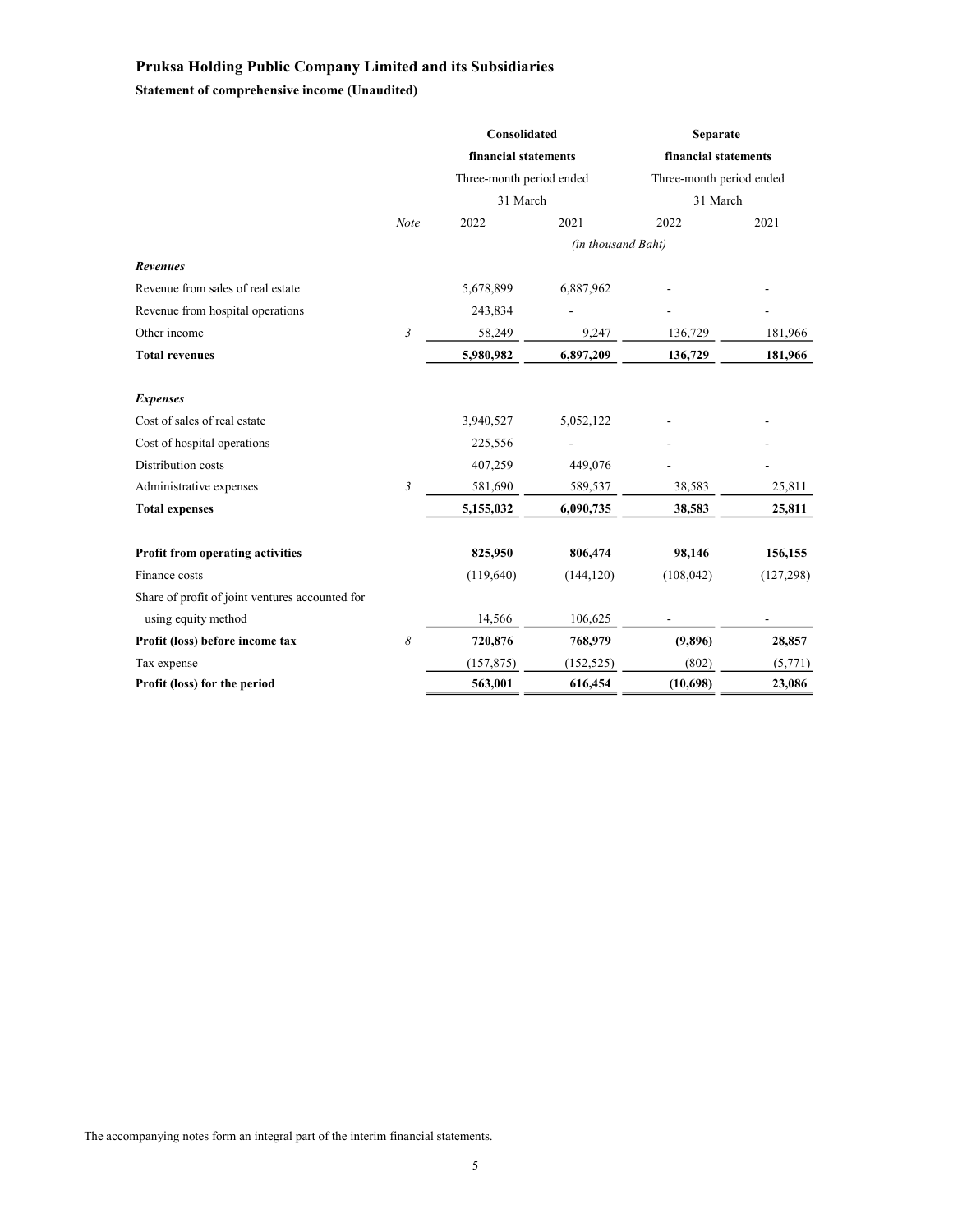Statement of comprehensive income (Unaudited)

|                                                       | Consolidated             |                    | Separate                 |        |  |
|-------------------------------------------------------|--------------------------|--------------------|--------------------------|--------|--|
|                                                       | financial statements     |                    | financial statements     |        |  |
|                                                       | Three-month period ended |                    | Three-month period ended |        |  |
|                                                       | 31 March                 |                    | 31 March                 |        |  |
|                                                       | 2022                     | 2021               | 2022                     | 2021   |  |
|                                                       |                          | (in thousand Baht) |                          |        |  |
| Other comprehensive income (expense)                  |                          |                    |                          |        |  |
| Item that will be reclassified subsequently           |                          |                    |                          |        |  |
| to profit or loss                                     |                          |                    |                          |        |  |
| Exchange differences on translating                   |                          |                    |                          |        |  |
| financial statements                                  | (5,551)                  | 13,182             |                          |        |  |
| Share of other comprehensive income (expense) of      |                          |                    |                          |        |  |
| joint ventures accounted for using equity method      | 77                       | (201)              |                          |        |  |
| Other comprehensive income (expense)                  |                          |                    |                          |        |  |
| for the period, net of tax                            | (5, 474)                 | 12,981             |                          |        |  |
| Total comprehensive income (expense)                  |                          |                    |                          |        |  |
| for the period                                        | 557,527                  | 629,435            | (10,698)                 | 23,086 |  |
| Profit (loss) attributable to:                        |                          |                    |                          |        |  |
| Owners of the parent                                  | 551,682                  | 606,137            | (10,698)                 | 23,086 |  |
| Non-controlling interests                             | 11,319                   | 10,317             |                          |        |  |
|                                                       | 563,001                  | 616,454            | (10,698)                 | 23,086 |  |
| Total comprehensive income (expense) attributable to: |                          |                    |                          |        |  |
| Owners of the parent                                  | 546,305                  | 618,884            | (10,698)                 | 23,086 |  |
| Non-controlling interests                             | 11,222                   | 10,551             |                          |        |  |
|                                                       | 557,527                  | 629,435            | (10,698)                 | 23,086 |  |
| Earnings (loss) per share <i>(in Baht)</i>            |                          |                    |                          |        |  |
| Basic earnings (loss) per share                       | 0.25                     | 0.28               | (0.01)                   | 0.01   |  |
|                                                       |                          |                    |                          |        |  |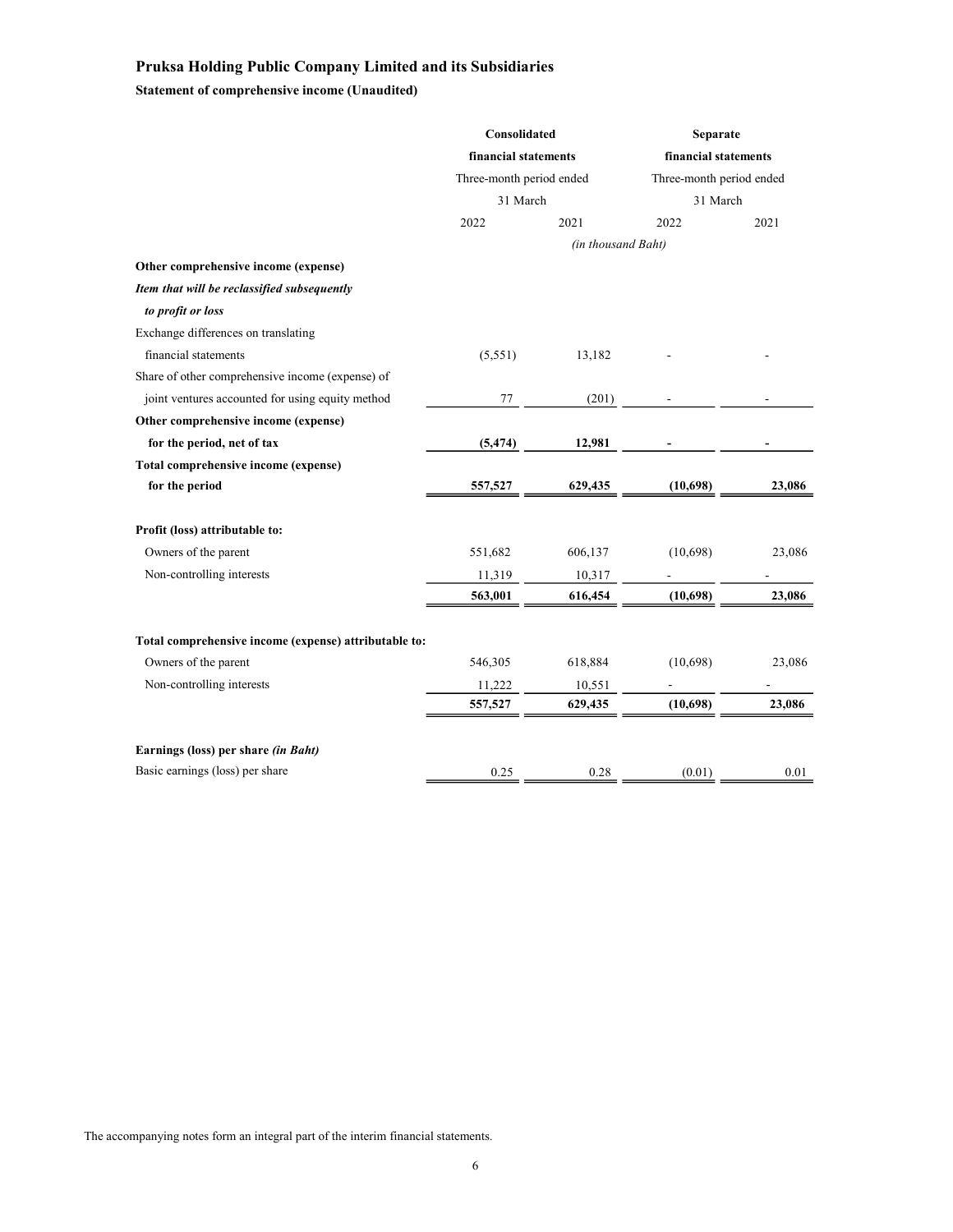Statement of changes in equity (Unaudited)

|                                                     |                |                          |               | <b>Consolidated financial statements</b>        |                          |                          |             |              |             |            |
|-----------------------------------------------------|----------------|--------------------------|---------------|-------------------------------------------------|--------------------------|--------------------------|-------------|--------------|-------------|------------|
|                                                     |                |                          |               | Retained earnings<br>Other components of equity |                          |                          |             |              |             |            |
|                                                     |                |                          |               |                                                 |                          | Share of other           |             |              |             |            |
|                                                     |                |                          |               |                                                 |                          | comprehensive            |             | Equity       |             |            |
|                                                     | Issued and     |                          |               |                                                 |                          | income of                | Total other | attributable | Non-        |            |
|                                                     | paid-up        | Share                    |               |                                                 | Translation              | joint venture using      | components  | to owners of | controlling | Total      |
|                                                     | share capital  | premium                  | Legal reserve | Unappropriated                                  | reserve                  | equity method            | of equity   | the parent   | interests   | equity     |
|                                                     |                |                          |               |                                                 | (in thousand Baht)       |                          |             |              |             |            |
| Three-month period ended 31 March 2021              |                |                          |               |                                                 |                          |                          |             |              |             |            |
| <b>Balance at 1 January 2021</b>                    | 2,188,505      | 1,872,581                | 223,731       | 38,876,479                                      | (114,747)                | $\blacksquare$           | (114, 747)  | 43,046,549   | 739,800     | 43,786,349 |
| Comprehensive income (expense) for the period       |                |                          |               |                                                 |                          |                          |             |              |             |            |
| Profit                                              | $\overline{a}$ | $\overline{\phantom{0}}$ |               | 606,137                                         | $\overline{\phantom{a}}$ | $\overline{\phantom{a}}$ |             | 606,137      | 10,317      | 616,454    |
| Other comprehensive income (expense)                |                |                          |               |                                                 | 12,948                   | (201)                    | 12,747      | 12,747       | 234         | 12,981     |
| Total comprehensive income (expense) for the period |                |                          |               | 606,137                                         | 12,948                   | (201)                    | 12,747      | 618,884      | 10,551      | 629,435    |
| <b>Balance at 31 March 2021</b>                     | 2,188,505      | 1,872,581                | 223,731       | 39,482,616                                      | (101,799)                | (201)                    | (102,000)   | 43,665,433   | 750,351     | 44,415,784 |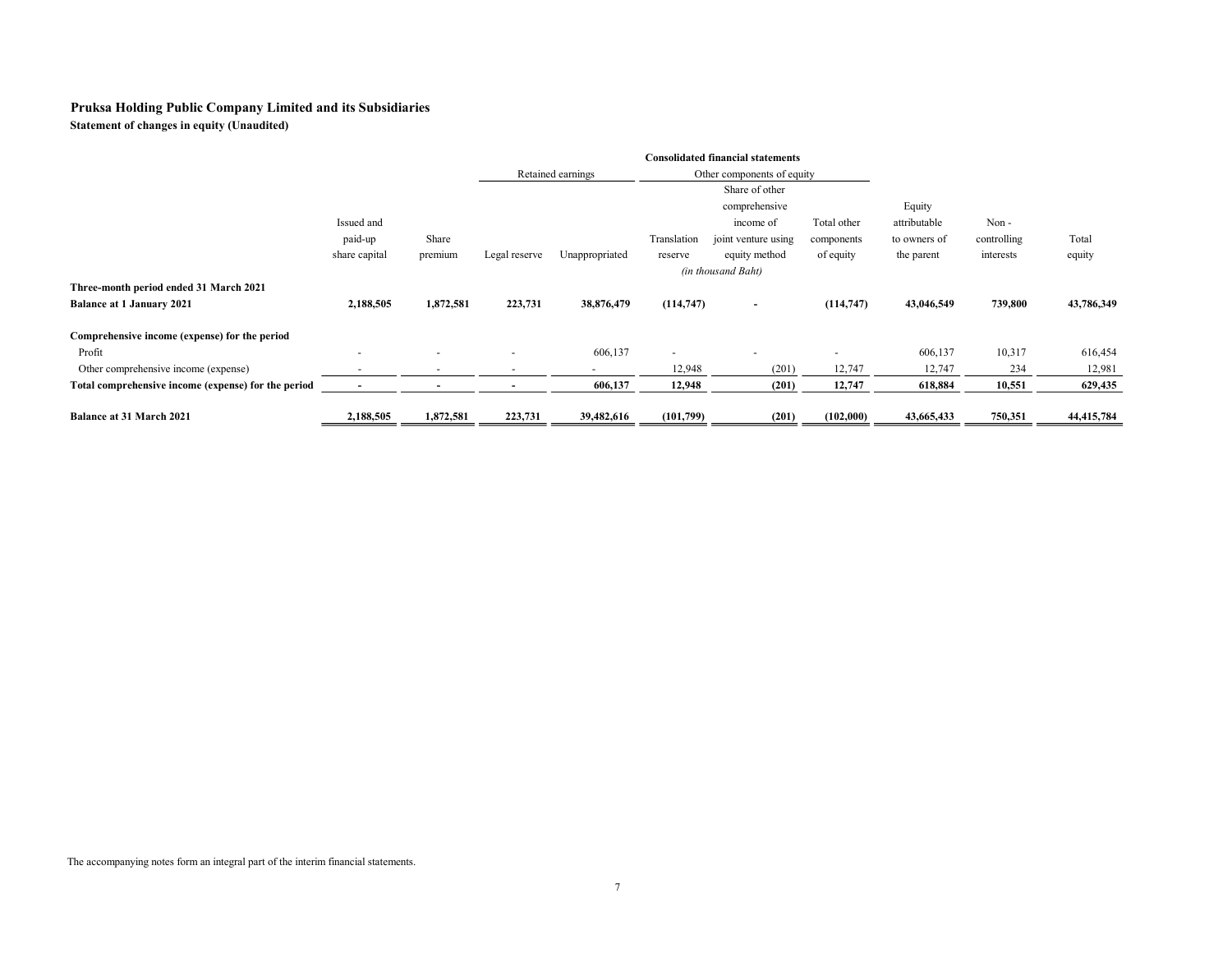Statement of changes in equity (Unaudited)

|                                                     |                          |           |               |                                                 |             | <b>Consolidated financial statements</b> |             |              |             |            |
|-----------------------------------------------------|--------------------------|-----------|---------------|-------------------------------------------------|-------------|------------------------------------------|-------------|--------------|-------------|------------|
|                                                     |                          |           |               | Retained earnings<br>Other components of equity |             |                                          |             |              |             |            |
|                                                     |                          |           |               |                                                 |             | Share of other                           |             |              |             |            |
|                                                     |                          |           |               |                                                 |             | comprehensive                            |             | Equity       |             |            |
|                                                     | Issued and               |           |               |                                                 |             | income of                                | Total other | attributable | Non-        |            |
|                                                     | paid-up                  | Share     |               |                                                 | Translation | joint venture using                      | components  | to owners of | controlling | Total      |
|                                                     | share capital            | premium   | Legal reserve | Unappropriated                                  | reserve     | equity method                            | of equity   | the parent   | interests   | equity     |
|                                                     |                          |           |               |                                                 |             | (in thousand Baht)                       |             |              |             |            |
| Three-month period ended 31 March 2022              |                          |           |               |                                                 |             |                                          |             |              |             |            |
| <b>Balance at 1 January 2022</b>                    | 2,188,505                | 1,872,581 | 223,731       | 39,128,151                                      | (89,097)    | 308                                      | (88, 789)   | 43,324,179   | 748,203     | 44,072,382 |
| Comprehensive income (expense) for the period       |                          |           |               |                                                 |             |                                          |             |              |             |            |
| Profit                                              | $\overline{\phantom{0}}$ |           |               | 551,682                                         |             |                                          |             | 551,682      | 11,319      | 563,001    |
| Other comprehensive income (expense)                |                          |           |               |                                                 | (5,454)     |                                          | (5,377)     | (5,377)      | (97)        | (5, 474)   |
| Total comprehensive income (expense) for the period | $\overline{\phantom{a}}$ |           |               | 551,682                                         | (5, 454)    | 77                                       | (5,377)     | 546,305      | 11,222      | 557,527    |
| <b>Balance at 31 March 2022</b>                     | 2,188,505                | 1,872,581 | 223,731       | 39,679,833                                      | (94, 551)   | 385                                      | (94, 166)   | 43,870,484   | 759,425     | 44,629,909 |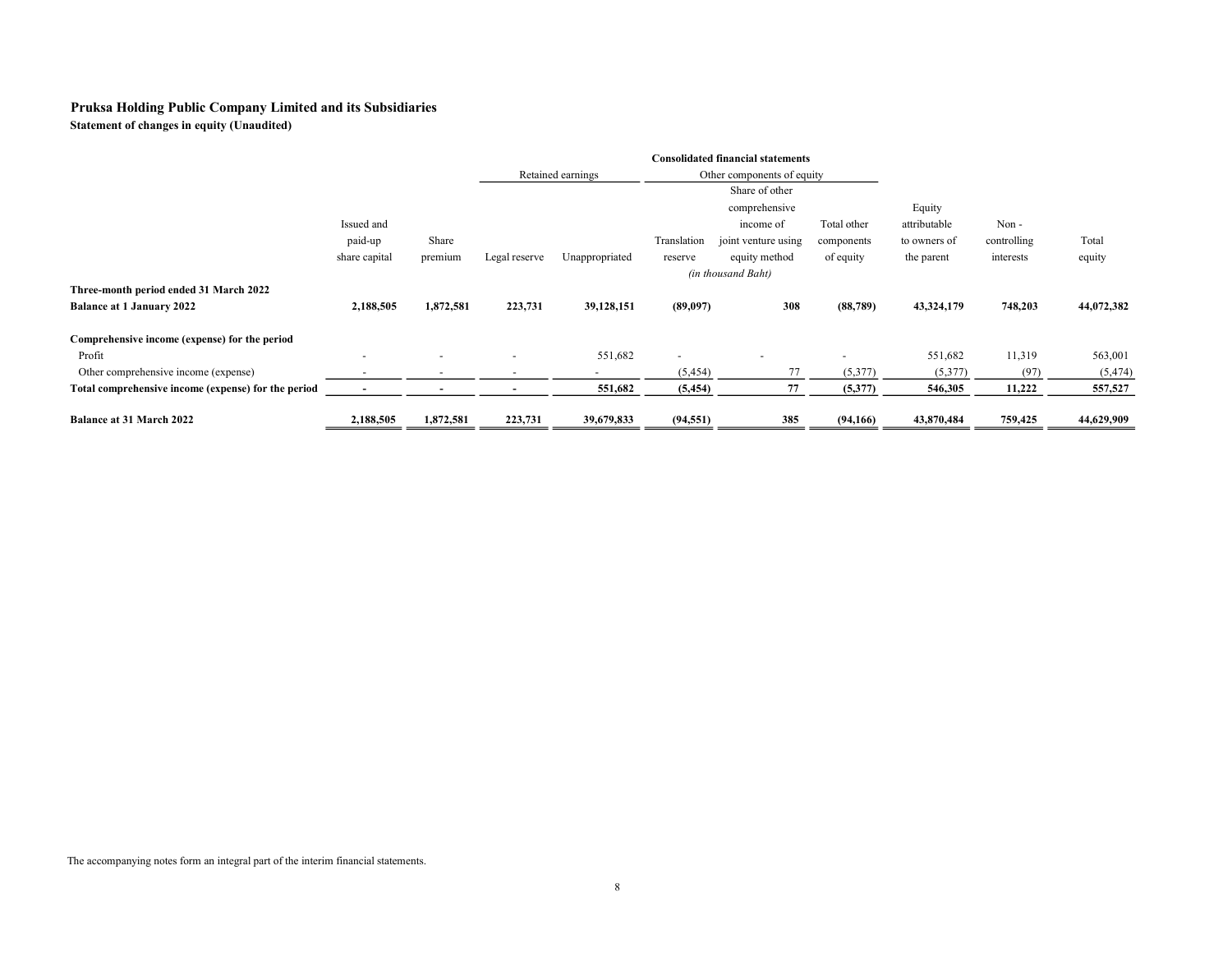Statement of changes in equity (Unaudited)

|                                           | <b>Separate financial statements</b> |                          |                    |                |            |  |
|-------------------------------------------|--------------------------------------|--------------------------|--------------------|----------------|------------|--|
|                                           |                                      | Retained earnings        |                    |                |            |  |
|                                           | Issued and                           |                          |                    |                |            |  |
|                                           | paid-up                              | Share                    |                    |                | Total      |  |
|                                           | share capital                        | premium                  | Legal reserve      | Unappropriated | equity     |  |
|                                           |                                      |                          | (in thousand Baht) |                |            |  |
| Three-month period ended 31 March 2021    |                                      |                          |                    |                |            |  |
| <b>Balance at 1 January 2021</b>          | 2,188,505                            | 32,420,281               | 222,638            | 2,198,129      | 37,029,553 |  |
| Comprehensive income for the period       |                                      |                          |                    |                |            |  |
| Profit                                    |                                      | $\overline{\phantom{0}}$ |                    | 23,086         | 23,086     |  |
| Total comprehensive income for the period |                                      | -                        |                    | 23,086         | 23,086     |  |
| <b>Balance at 31 March 2021</b>           | 2,188,505                            | 32,420,281               | 222,638            | 2,221,215      | 37,052,639 |  |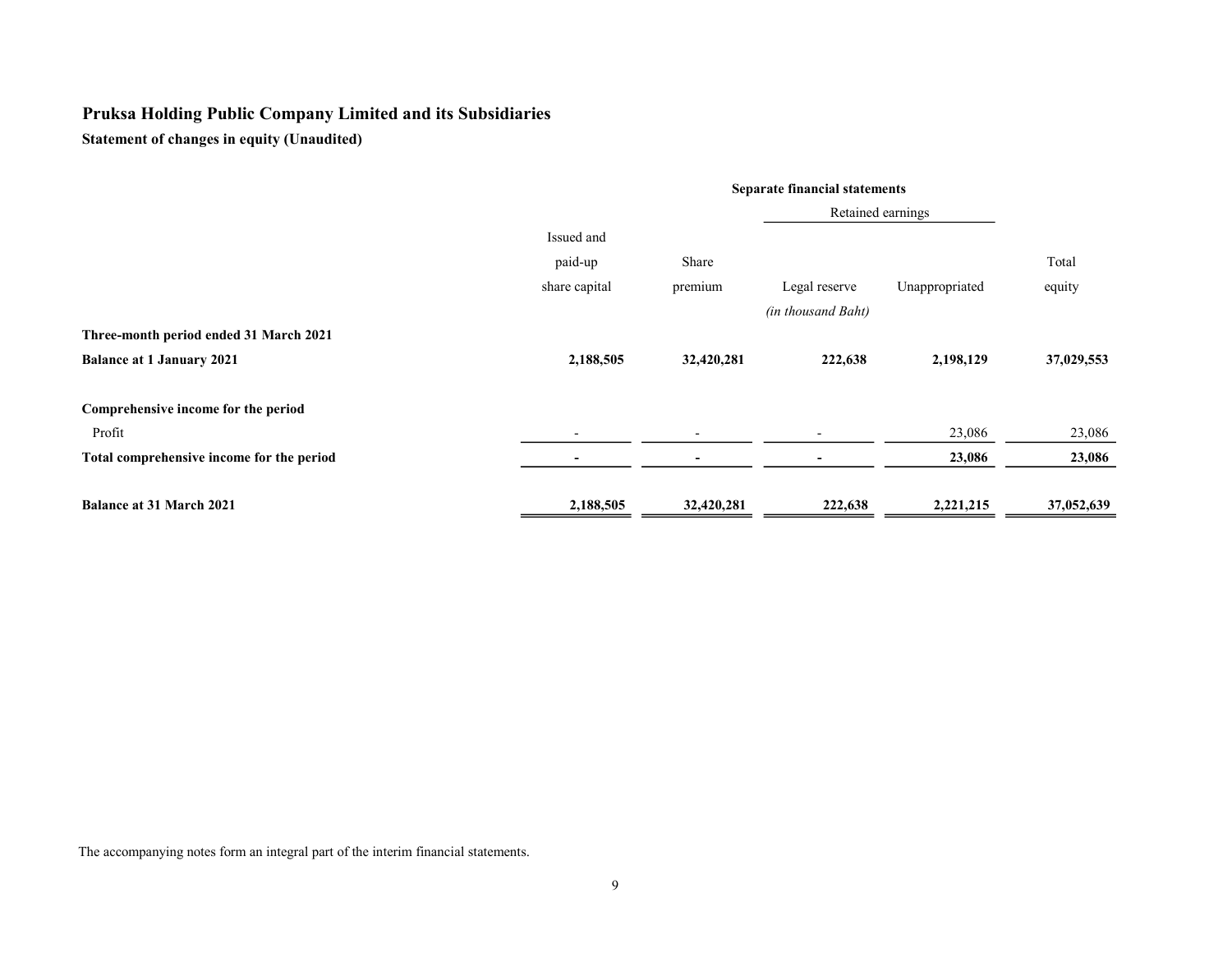Statement of changes in equity (Unaudited)

|                                                     | <b>Separate financial statements</b> |                          |                          |                |              |  |  |
|-----------------------------------------------------|--------------------------------------|--------------------------|--------------------------|----------------|--------------|--|--|
|                                                     |                                      | Retained earnings        |                          |                |              |  |  |
|                                                     | Issued and                           |                          |                          |                |              |  |  |
|                                                     | paid-up                              | Share                    |                          |                | Total        |  |  |
|                                                     | share capital                        | premium                  | Legal reserve            | Unappropriated | equity       |  |  |
|                                                     |                                      |                          | (in thousand Baht)       |                |              |  |  |
| Three-month period ended 31 March 2022              |                                      |                          |                          |                |              |  |  |
| <b>Balance at 1 January 2022</b>                    | 2,188,505                            | 32,420,281               | 222,638                  | 2,491,371      | 37, 322, 795 |  |  |
| Comprehensive income (expense) for the period       |                                      |                          |                          |                |              |  |  |
| Loss                                                |                                      | $\overline{\phantom{a}}$ | $\overline{\phantom{0}}$ | (10,698)       | (10,698)     |  |  |
| Total comprehensive income (expense) for the period |                                      | $\overline{\phantom{0}}$ |                          | (10,698)       | (10,698)     |  |  |
| <b>Balance at 31 March 2022</b>                     | 2,188,505                            | 32,420,281               | 222,638                  | 2,480,673      | 37,312,097   |  |  |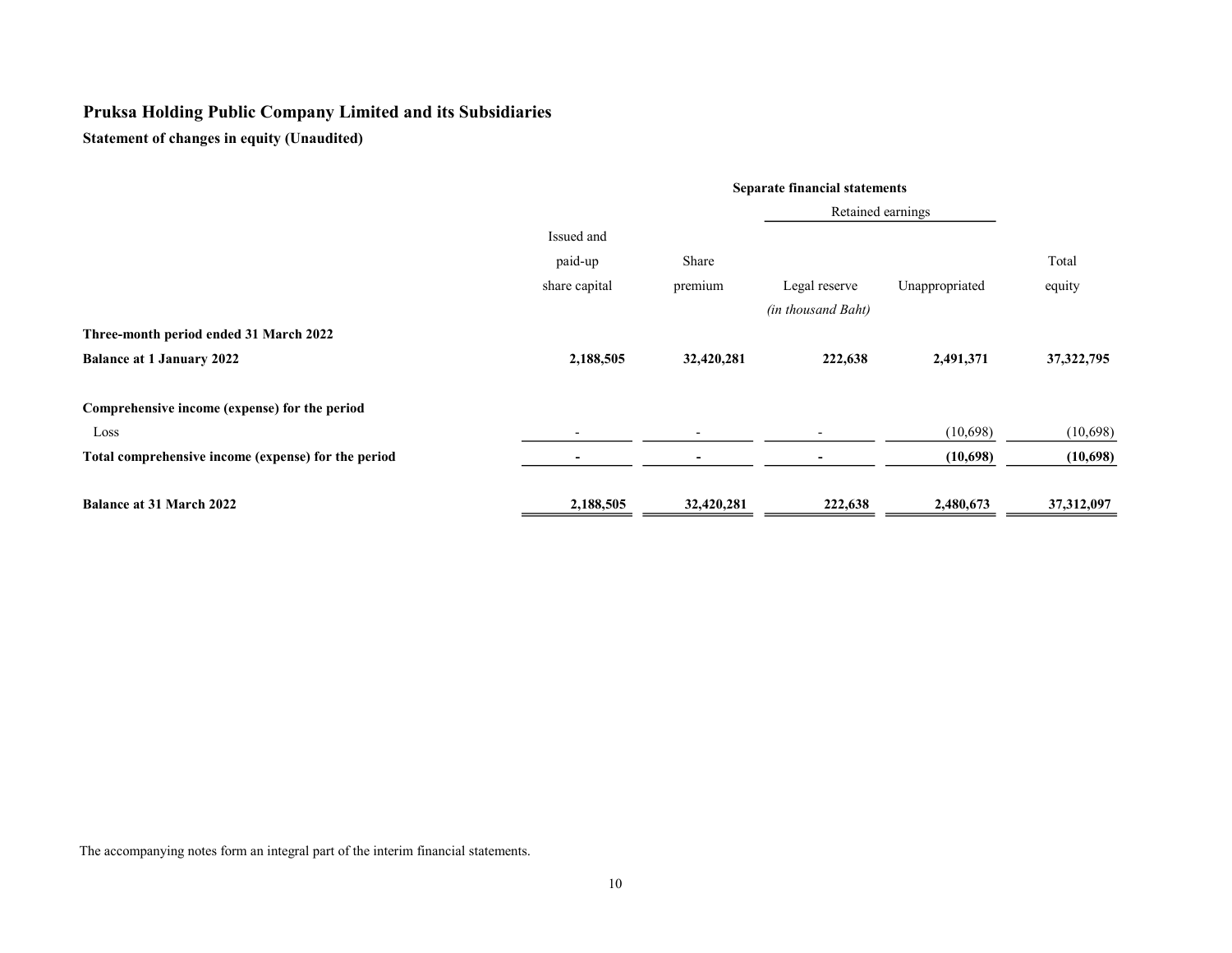Statement of cash flows (Unaudited)

|                                                        | Consolidated             |                    | Separate                 |            |  |
|--------------------------------------------------------|--------------------------|--------------------|--------------------------|------------|--|
|                                                        | financial statements     |                    | financial statements     |            |  |
|                                                        | Three-month period ended |                    | Three-month period ended |            |  |
|                                                        | 31 March                 |                    | 31 March                 |            |  |
|                                                        | 2022                     | 2021               | 2022                     | 2021       |  |
|                                                        |                          | (in thousand Baht) |                          |            |  |
| Cash flows from operating activities                   |                          |                    |                          |            |  |
| Profit (loss) for the period                           | 563,001                  | 616,454            | (10, 698)                | 23,086     |  |
| Adjustments to reconcile profit to                     |                          |                    |                          |            |  |
| cash receipts (payments)                               |                          |                    |                          |            |  |
| Tax expense                                            | 157,875                  | 152,525            | 802                      | 5,771      |  |
| Finance costs                                          | 119,640                  | 144,120            | 108,042                  | 127,298    |  |
| Depreciation and amortisation                          | 118,807                  | 101,250            | 1,443                    | 1,273      |  |
| Interest income                                        |                          |                    | (125,666)                | (175, 364) |  |
| (Reversal of) allowance for loss on real estate        |                          |                    |                          |            |  |
| development for sale                                   | (23, 784)                | 14,084             |                          |            |  |
| (Gain) loss on disposal of equipment                   | (1,263)                  | 80                 |                          |            |  |
| Loss from disposal of investment properties            | 1,802                    | 13,655             |                          |            |  |
| Gain on cancellation of lease liabilities              | (144)                    |                    |                          |            |  |
| Provision for litigation and claims                    | 1,707                    | 6,026              |                          |            |  |
| Share of profit of joint ventures accounted for        |                          |                    |                          |            |  |
| using equity method                                    | (14, 566)                | (106, 625)         |                          |            |  |
|                                                        | 923,075                  | 941,569            | (26,077)                 | (17,936)   |  |
| Changes in operating assets and liabilities            |                          |                    |                          |            |  |
| Trade accounts receivable                              | (44, 122)                |                    |                          |            |  |
| Other receivables - subsidiary                         |                          |                    | (2,160)                  | 3,355      |  |
| Cost to obtain contracts with customers                | 18,850                   | 36,130             |                          |            |  |
| Real estate development for sale                       | 1,561,682                | 2,815,727          |                          |            |  |
| Inventories                                            | 1,135                    |                    |                          |            |  |
| Deposits for purchase of land                          | 60,824                   | $\overline{a}$     |                          |            |  |
| Advance payment for goods                              | 103,592                  | 18,388             |                          |            |  |
| Other current assets                                   | (105,100)                | 51,136             | (735)                    | (569)      |  |
| Other non-current assets                               | 3,195                    | 13,716             |                          |            |  |
| Trade accounts payable                                 | (60, 500)                | (113,201)          |                          |            |  |
| Other payables - subsidiary                            |                          |                    | (1)                      | 6          |  |
| Payables for purchase of land                          |                          | (522, 874)         |                          |            |  |
| Contract liabilities                                   | (17, 837)                | 38,591             |                          |            |  |
| Other current liabilities                              | 70,874                   | (179, 365)         | (761)                    | 131        |  |
| Non-current provisions for employee benefits           | 1,723                    | (6,093)            | (3, 599)                 | 343        |  |
| Net cash generated from (used in) operating activities | 2,517,391                | 3,093,724          | (33, 333)                | (14,670)   |  |
| Tax paid                                               | (65,234)                 | (80, 366)          |                          | (1,763)    |  |
| Provision for litigation and claims paid               | (8,922)                  | (5,271)            |                          |            |  |
| Net cash from (used in) operating activities           | 2,443,235                | 3,008,087          | (33, 333)                | (16, 433)  |  |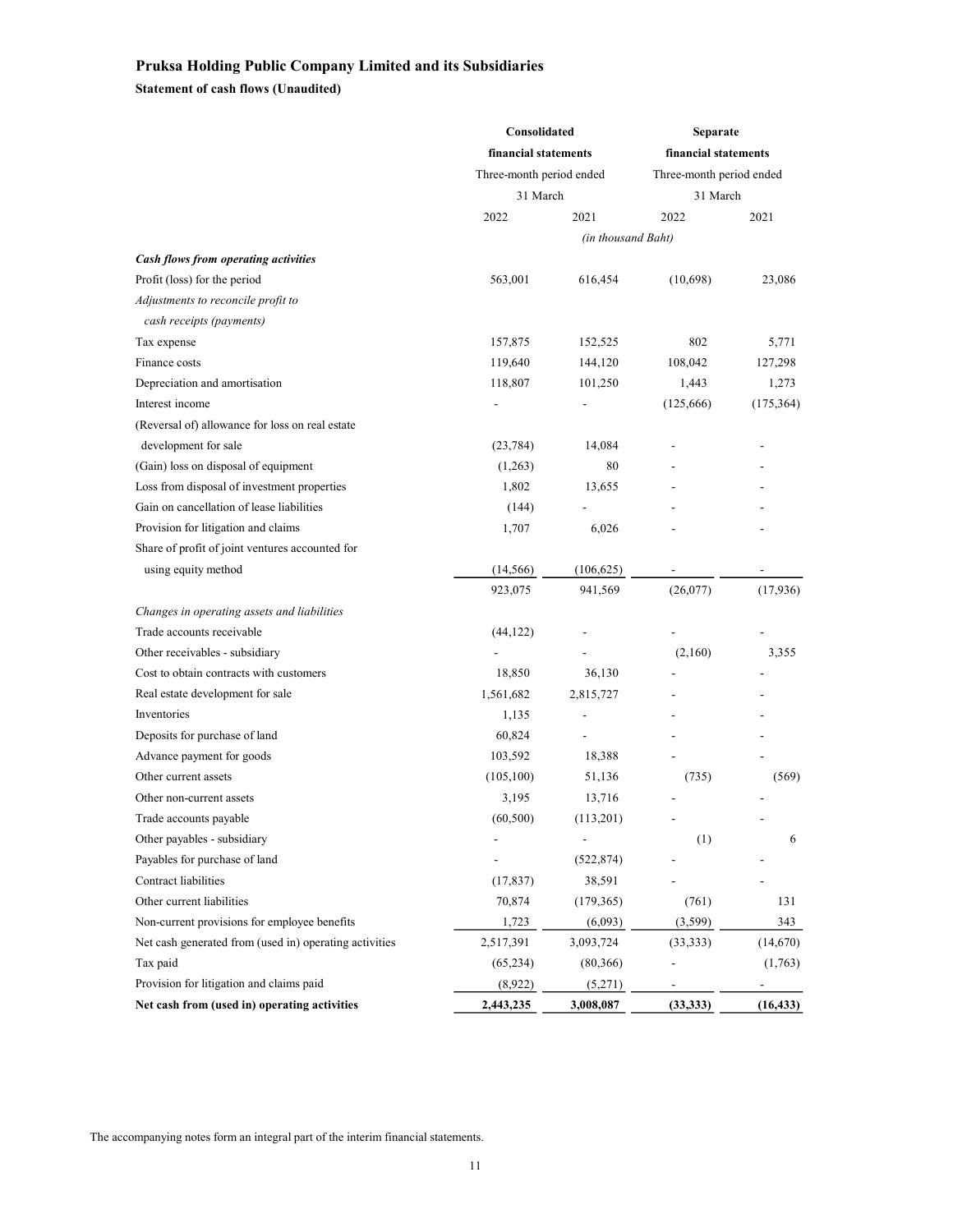Statement of cash flows (Unaudited)

|                                                          | Consolidated                         |                    | Separate                 |             |  |
|----------------------------------------------------------|--------------------------------------|--------------------|--------------------------|-------------|--|
|                                                          | financial statements                 |                    | financial statements     |             |  |
|                                                          | Three-month period ended<br>31 March |                    | Three-month period ended |             |  |
|                                                          |                                      |                    | 31 March                 |             |  |
|                                                          | 2022                                 | 2021               | 2022                     | 2021        |  |
|                                                          |                                      | (in thousand Baht) |                          |             |  |
| Cash flows from investing activities                     |                                      |                    |                          |             |  |
| Acquisition of interest in joint venture                 |                                      | (724, 719)         |                          |             |  |
| Acquisition of investment in equity securities           | (2,497,863)                          |                    |                          |             |  |
| Acquisition of property, plant and equipment             | (57,685)                             | (423, 406)         |                          |             |  |
| Proceeds from sale of plant and equipment                | 3,536                                | 231                |                          |             |  |
| Acquisition of intangible assets                         | (87,040)                             | (32, 240)          |                          |             |  |
| Proceeds from sale of investment properties              |                                      | 130                |                          |             |  |
| Short-term loans - subsidiaries                          |                                      |                    | (2,829,058)              | (3,409,491) |  |
| Proceeds from repayment of short-term loans              |                                      |                    |                          |             |  |
| - subsidiaries                                           |                                      |                    | 6,385,059                | 3,319,492   |  |
| Interest received                                        |                                      |                    | 24,302                   | 149,017     |  |
| Net cash from (used in) investing activities             | (2,639,052)                          | (1,180,004)        | 3,580,303                | 59,018      |  |
| <b>Cash flows from financing activities</b>              |                                      |                    |                          |             |  |
| Proceeds from short-term loans from subsidiary           |                                      |                    | 24                       |             |  |
| Repayment of short-term loans from subsidiary            |                                      |                    | (22)                     |             |  |
| Increase (decrease) in short-term loans from financial   |                                      |                    |                          |             |  |
| institutions, net                                        | 1,745,641                            | (1,500,000)        |                          |             |  |
| Proceeds from long-term loans from financial             |                                      |                    |                          |             |  |
| institutions                                             |                                      | 2,000,000          |                          |             |  |
| Repayment of long-term loans from financial institutions | (100,000)                            |                    |                          |             |  |
| Repayment of long-term debentures                        | (3,500,000)                          | (2,000,000)        | (3,500,000)              |             |  |
| Payment of lease liabilities                             | (33, 452)                            | (35,008)           | (1,965)                  | (1, 337)    |  |
| Finance costs paid                                       | (136,890)                            | (113,207)          | (48, 275)                | (50, 865)   |  |
| Net cash used in financing activities                    | (2,024,701)                          | (1,648,215)        | (3,550,238)              | (52,202)    |  |
| Net increase (decrease) in cash and cash equivalents     | (2,220,518)                          | 179,868            | (3,268)                  | (9,617)     |  |
| Cash and cash equivalents at 1 January                   | 3,347,978                            | 1,336,531          | 11,164                   | 13,521      |  |
| Cash and cash equivalents at 31 March                    | 1,127,460                            | 1,516,399          | 7,896                    | 3,904       |  |
| <b>Non-cash transactions:</b>                            |                                      |                    |                          |             |  |
| Increase (decrease) in constuction and purchase          |                                      |                    |                          |             |  |
| equipment payable, net                                   | (24, 685)                            | 2,518              |                          |             |  |
| Transfer of investment properties from                   |                                      |                    |                          |             |  |
| real estate development for sale, net                    |                                      | (675, 386)         |                          |             |  |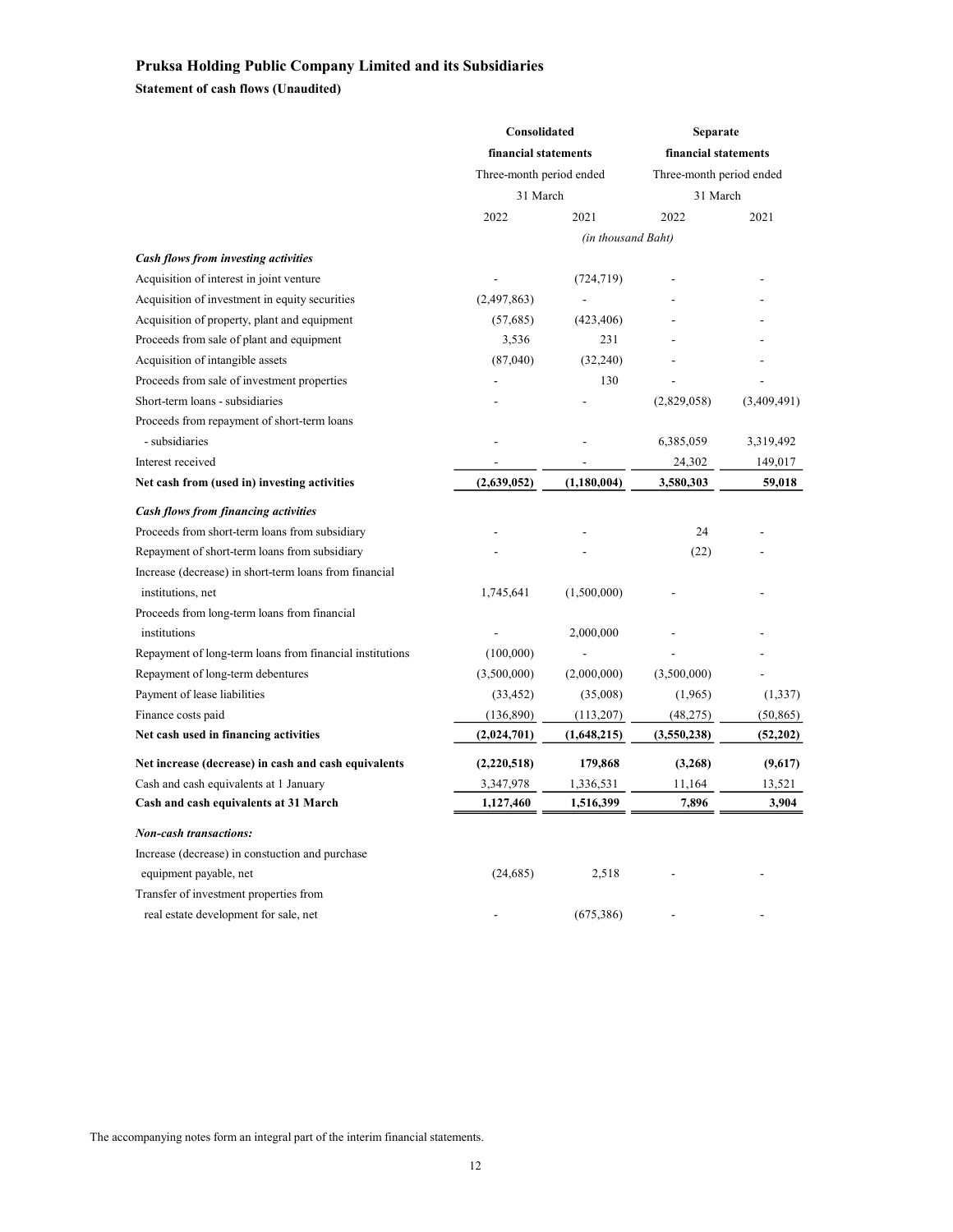| <b>Note</b>    | <b>Contents</b>                                                |
|----------------|----------------------------------------------------------------|
| -1             | Basis of preparation of the interim financial statements       |
| 2              | Impact of COVID-19 outbreak                                    |
| 3              | Related parties                                                |
| $\overline{4}$ | Credit facilities and assets used as collateral                |
| 5              | Real estate development for sale                               |
| 6              | Investments in subsidiaries                                    |
| 7              | Non-current financial assets - investment in equity securities |
| 8              | Segment information and disaggregation of revenue              |
| 9              | Commitments with non-related parties                           |
| 10             | Contingent liability                                           |
| -11            | Events after the reporting period                              |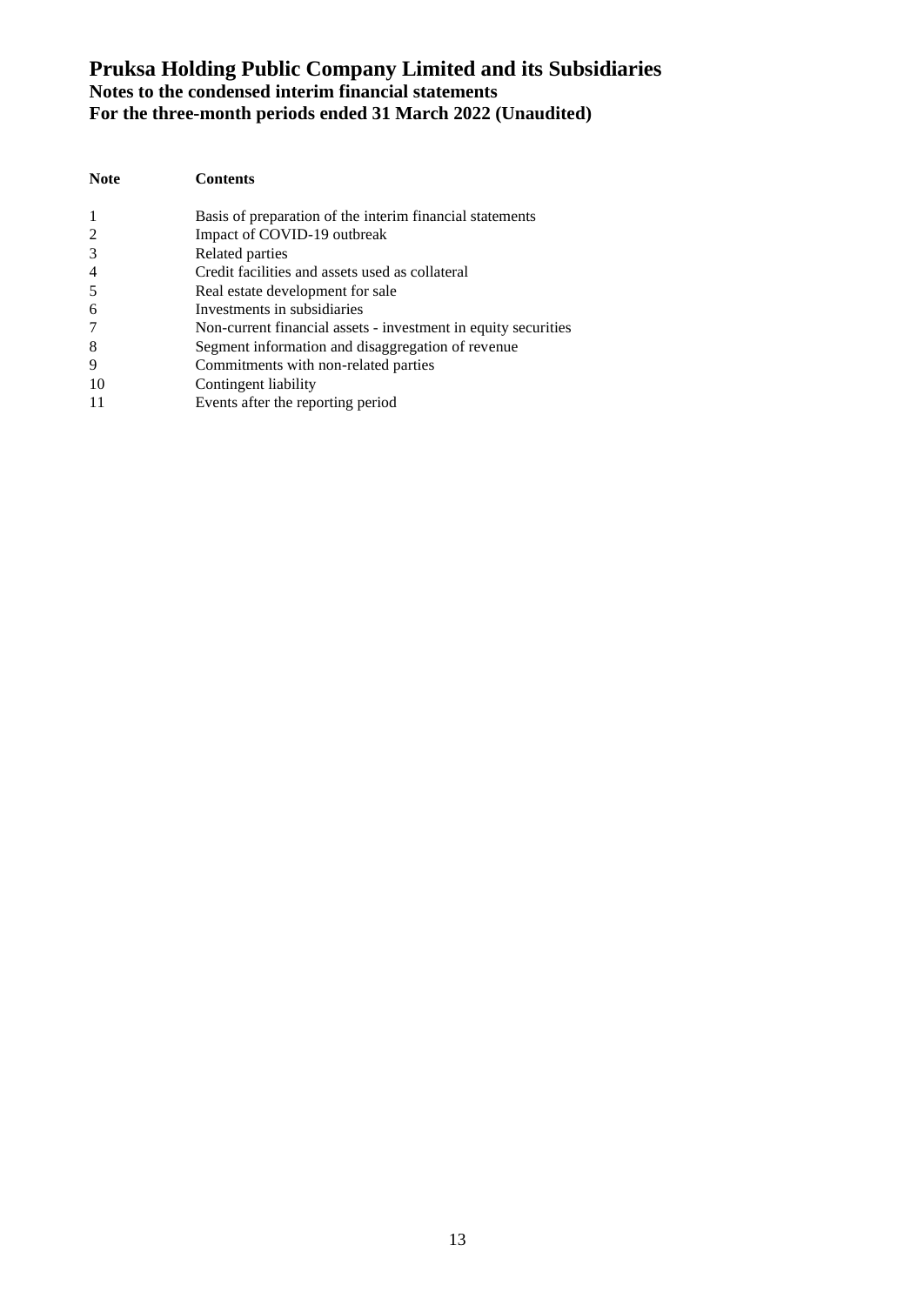These notes form an integral part of the interim financial statements.

The interim financial statements issued for Thai regulatory reporting purposes are prepared in the Thai language. These English language financial statements have been prepared from the Thai language statutory financial statements and were approved and authorised for issue by the Board of Directors on 13 May 2022.

#### **1 Basis of preparation of the interim financial statements**

The condensed interim financial statements are presented in the same format as the annual financial statements together with notes to the interim financial statements on a condensed basis ("interim financial statements") in accordance with Thai Accounting Standard (TAS) No. 34 *Interim Financial Reporting,* guidelines promulgated by the Federation of Accounting Professions and applicable rules and regulations of the Thai Securities and Exchange Commission. The interim financial statements focus on new activities, events and circumstances to avoid repetition of information previously reported in annual financial statements. Accordingly, these interim financial statements should be read in conjunction with the financial statements of the Company and its subsidiaries for the year ended 31 December 2021.

In preparing these interim financial statements, judgements and estimates are made by management in applying the Group's accounting policies. Actual results may differ from these estimates. The accounting policies, methods of computation and the key sources of estimation uncertainty were the same as those that described in the financial statements for the year ended 31 December 2021.

#### **2 Impact of COVID-19 outbreak**

COVID-19 pandemic is still on going in 2022, while vaccines for COVID-19 are being rolled out. Due to uncertainty of the situation, The management is closely monitoring the situation to ensure the safety of the Group's staff and to manage the negative impact on the business as much as possible.

As at 31 March 2022, the situation of COVID-19 outbreak is still ongoing, resulting in estimation uncertainty on the potential impact, therefore, these financial statements exclude the factors from the situation.

#### **3 Related parties**

Relationships with subsidiaries that have changes as described in note 6 and the Group had significant transactions with during the period as follows:

|                                               | <b>Consolidated</b>  |                          | <b>Separate</b>      |      |  |
|-----------------------------------------------|----------------------|--------------------------|----------------------|------|--|
| Significant transactions with related parties | financial statements |                          | financial statements |      |  |
| Three-month period ended 31 March             | 2022                 | 2021                     | 2022                 | 2021 |  |
|                                               |                      | <i>(in million Baht)</i> |                      |      |  |
| <b>Subsidiaries</b>                           |                      |                          |                      |      |  |
| Interest income                               |                      |                          | 126                  | 175  |  |
| Management income                             |                      |                          | 11                   |      |  |
| Other related party                           |                      |                          |                      |      |  |
| Rental and service charges                    | 27                   | 27                       |                      |      |  |
| Key management personnel                      |                      |                          |                      |      |  |
| Key management personnel compensation         |                      |                          |                      |      |  |
| Short-term employee benefits                  |                      |                          |                      |      |  |
| <i>(including director's renumeration)</i>    | 48                   | 34                       | 20                   | 12   |  |
| Post-retirement benefits                      |                      |                          |                      |      |  |
| <b>Total key management personnel</b>         |                      |                          |                      |      |  |
| compensation                                  | 49                   | 35                       | 21                   | 13   |  |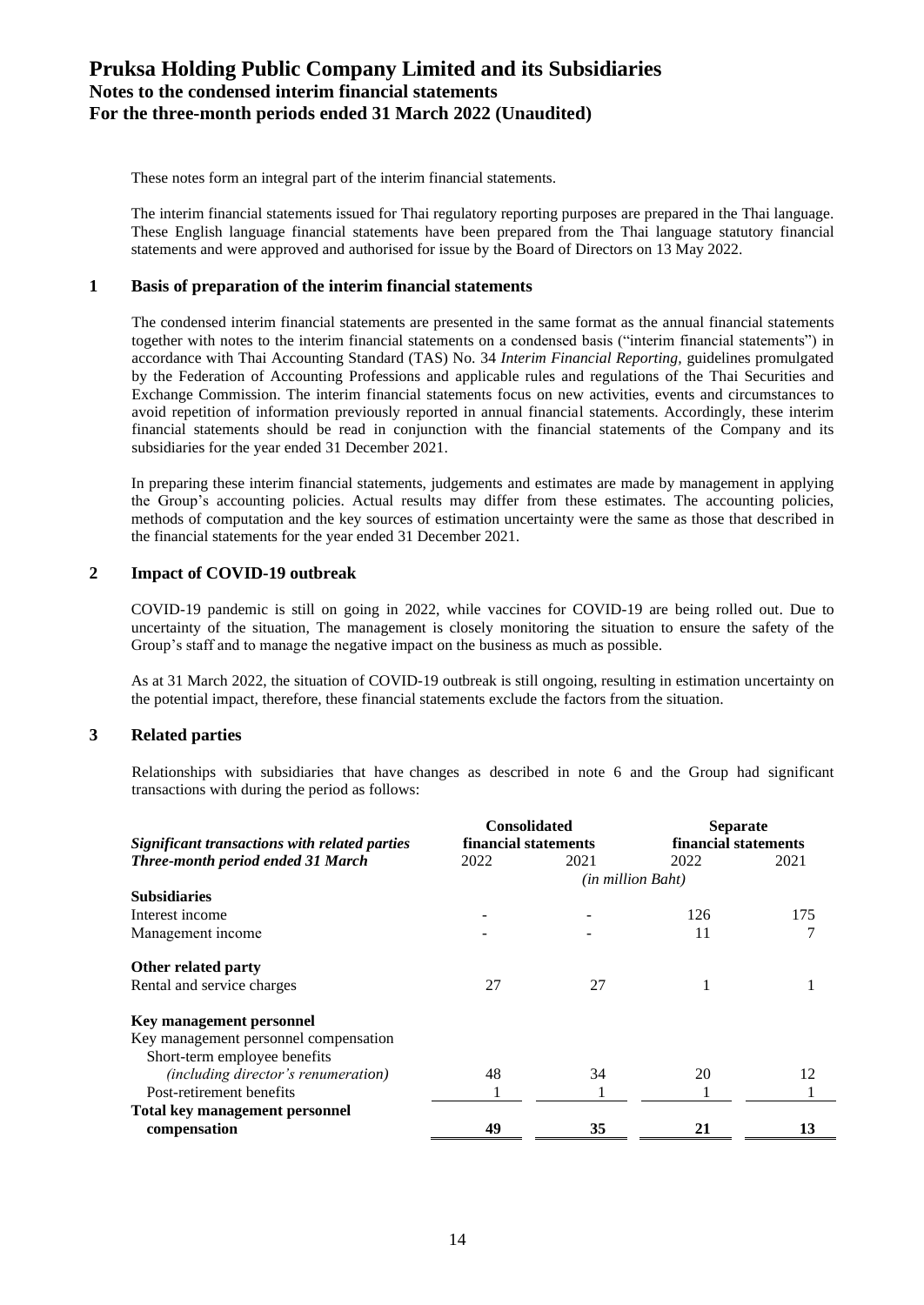|  |  | Balances as at 31 March 2022 and 31 December 2021 with related parties were as follows: |
|--|--|-----------------------------------------------------------------------------------------|
|  |  |                                                                                         |

|                                            | <b>Consolidated</b> |                      | <b>Separate</b>      |                          |  |
|--------------------------------------------|---------------------|----------------------|----------------------|--------------------------|--|
|                                            |                     | financial statements | financial statements |                          |  |
|                                            | 31 March            | 31 December          | 31 March             | 31 December              |  |
|                                            | 2022                | 2021                 | 2022                 | 2021                     |  |
|                                            |                     | (in million Baht)    |                      |                          |  |
| Other receivables                          |                     |                      |                      |                          |  |
| Subsidiary                                 |                     |                      | 5                    | 3                        |  |
|                                            |                     |                      |                      |                          |  |
|                                            |                     |                      |                      | <b>Separate</b>          |  |
|                                            |                     | <b>Interest rate</b> |                      | financial statements     |  |
|                                            | 31 March            | 31 December          | 31 March             | 31 December              |  |
|                                            | 2022                | 2021                 | 2022                 | 2021                     |  |
|                                            |                     | $(\%$ per annum)     |                      | <i>(in million Baht)</i> |  |
| <b>Loans</b> to                            |                     |                      |                      |                          |  |
| Subsidiaries                               |                     |                      |                      |                          |  |
| - Short-term loans                         | 3.3                 | 3.3                  | 12,182               | 15,738                   |  |
| - Accrued interest income                  |                     |                      | 382                  | 281                      |  |
| <b>Total</b>                               |                     |                      | 12,564               | 16,019                   |  |
|                                            |                     |                      |                      |                          |  |
|                                            |                     | <b>Consolidated</b>  | <b>Separate</b>      |                          |  |
|                                            |                     | financial statements | financial statements |                          |  |
|                                            | 31 March            | 31 December          | 31 March             | 31 December              |  |
|                                            | 2022                | 2021                 | 2022                 | 2021                     |  |
|                                            |                     | (in million Baht)    |                      |                          |  |
| Deposits for rental and service            |                     |                      |                      |                          |  |
| (presented under other non-current assets) |                     |                      |                      |                          |  |
| Other related party                        | 28                  | 28                   | 1                    | 1                        |  |
|                                            |                     |                      |                      |                          |  |
| <b>Lease liabilities</b>                   |                     |                      |                      |                          |  |
| Other related party                        | 455                 | 480                  | 23                   | 24                       |  |
|                                            |                     |                      |                      |                          |  |

#### *Significant agreements with related parties*

- (a) The Company and subsidiaries had 3 years lease agreements covering office space (including related service charges) with other related party from 1 November 2017 to 31 October 2020. The lessor delivered the premises to the Group from 1 August 2017. The agreements were extended until October 2023 with cancellation of certain space.
- (b) The subsidiaries had partly registered land servitude accumulative value as at 31 March 2022 of Baht 2,184 million *(31 December 2021: Baht 2,178 million)*, which is subject to servitudes and restrictions to the projects of the Group for construction of the utilities of the projects with no time limit. During the threemonth period ended 31 March 2022, the subsidiaries have registered land servitude and ceded land for the public interest amounting to Baht 6 million *(2021: Baht 9 million)*, and for which the subsidiaries have received compensation of Baht 6 million *(2021: Baht 10 million)*.
- (c) The Company had borrowing agreements to grant loans to its subsidiaries with credit lines totalling Baht 3,122 million and had borrowing agreement to borrow from a subsidiary with credit lines totalling Baht 6,796 million, with interest rate at MLR-2% per annum and are repayable on demand.

#### **4 Credit facilities and assets used as collateral**

As at 31 March 2022, the Group had credit facilities which used assets as collateral were as follows:

(a) Loan lines from banks of Baht 2,257 million *(31 December 2021: Baht 2,257 million)* for the Group.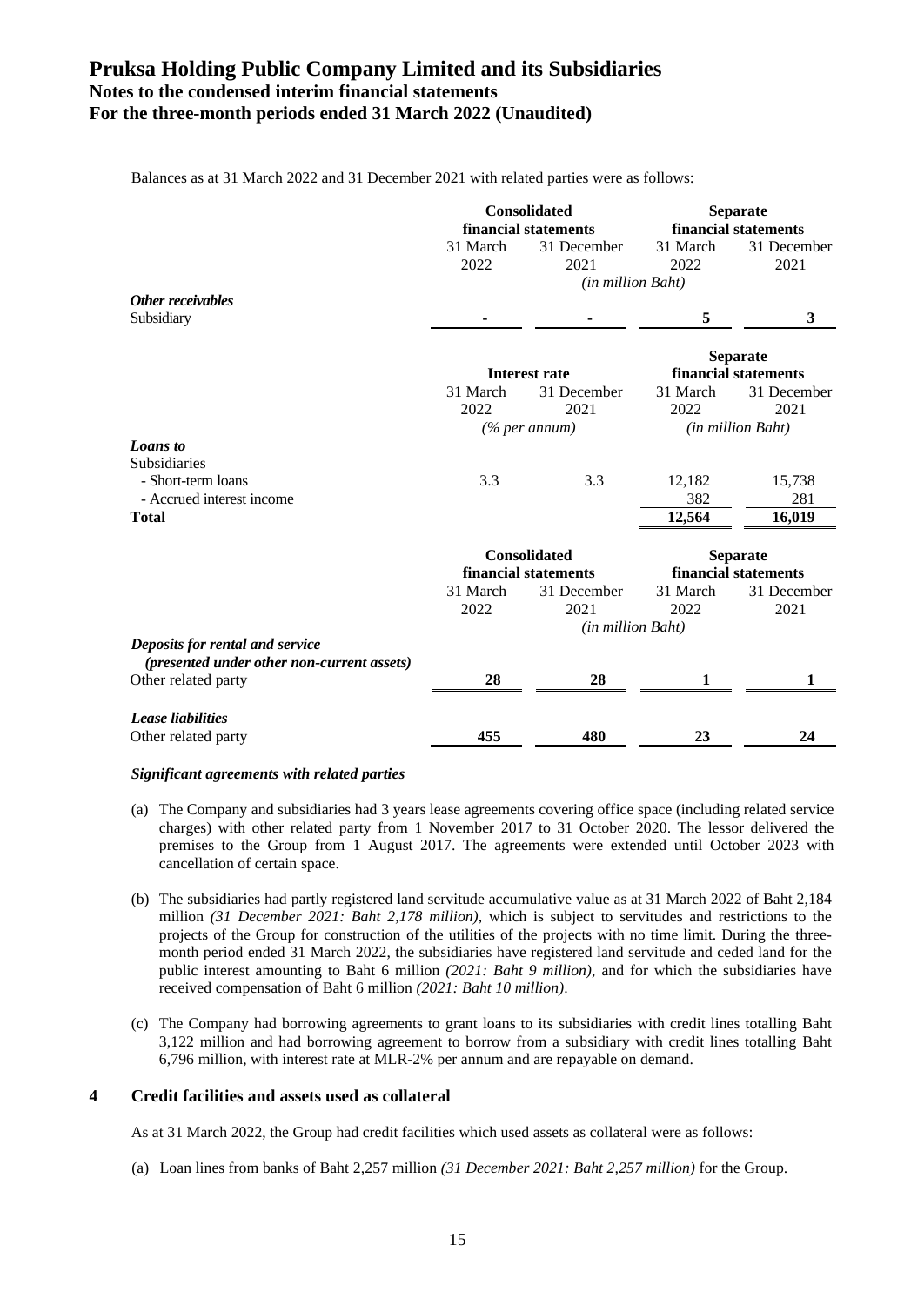- (b) Bank overdraft lines of Baht 55 million *(31 December 2021: Baht 55 million)* for the Group.
- (c) Letters of guarantee lines of Baht 3,020 million, US Dollars 4 million (equivalent to Baht 134 million) and Indian Rupee 65 million (equivalent to Baht 30 million) *(31 December 2021: Baht 3,020 million, US Dollars 4 million (equivalent to Baht 134 million) and Indian Rupee 65 million (equivalent to Baht 30 million))* for the Group.
- (d) Promissory note lines from banks of Baht 10,001 million *(31 December 2021: Baht 10,001 million)* for the Group.
- (e) Other credit facilities of Baht 655 million *(31 December 2021: Baht 658 million)* for the Group.

Credit facilities were secured on the following assets at carrying value:

|                                                               | <b>Consolidated financial</b><br>statements |       |  |  |
|---------------------------------------------------------------|---------------------------------------------|-------|--|--|
|                                                               | 31 March<br>31 December                     |       |  |  |
|                                                               | 2022                                        | 2021  |  |  |
|                                                               | <i>(in million Baht)</i>                    |       |  |  |
| Property, plant and equipment                                 | 4,227                                       | 4,179 |  |  |
| Real estate development for sale (land and structure thereon) | 5,314                                       | 5,203 |  |  |
| Total                                                         | 9.541                                       | 9.382 |  |  |
|                                                               |                                             |       |  |  |

In addition, some parts of credit facilities of subsidiaries are guaranteed by the Company and Pruksa Real Estate Public Company Limited.

As at 31 March 2022, the Group had unutilised credit facilities totalling Baht 23,633 million, US Dollars 4 million (equivalent to Baht 134 million) and Indian Rupee 65 million (equivalent to Baht 30 million) *(2021: Baht 25,577 million, US Dollars 4 million (equivalent to Baht 134 million) and Indian Rupee 65 million (equivalent to Baht 30 million))*.

#### **5 Real estate development for sale**

|                                               | <b>Consolidated</b><br>financial statements |             |  |
|-----------------------------------------------|---------------------------------------------|-------------|--|
|                                               | 31 March                                    | 31 December |  |
|                                               | 2022                                        | 2021        |  |
|                                               | (in million Baht)                           |             |  |
| Construction materials                        | 389                                         | 259         |  |
| Sample houses                                 | 1,335                                       | 1,385       |  |
| Real estate under development                 |                                             |             |  |
| land                                          | 22,347                                      | 23,351      |  |
| land improvements<br>$\overline{\phantom{a}}$ | 1,483                                       | 1,506       |  |
| construction costs                            | 3,866                                       | 4,470       |  |
| public utilities                              | 2,447                                       | 2,574       |  |
| overhead costs                                | 2,126                                       | 2,249       |  |
| interest costs                                | 293                                         | 390         |  |
|                                               | 32,562                                      | 34,540      |  |
| Land, and land and houses for sale            | 8,305                                       | 6,698       |  |
| Land held for development                     | 12,845                                      | 14,043      |  |
| <b>Total</b>                                  | 55,436                                      | 56,925      |  |
| Less allowance for loss on real estate        |                                             |             |  |
| development for sale                          | (144)                                       | (168)       |  |
| <b>Net</b>                                    | 55,292                                      | 56,757      |  |
|                                               |                                             |             |  |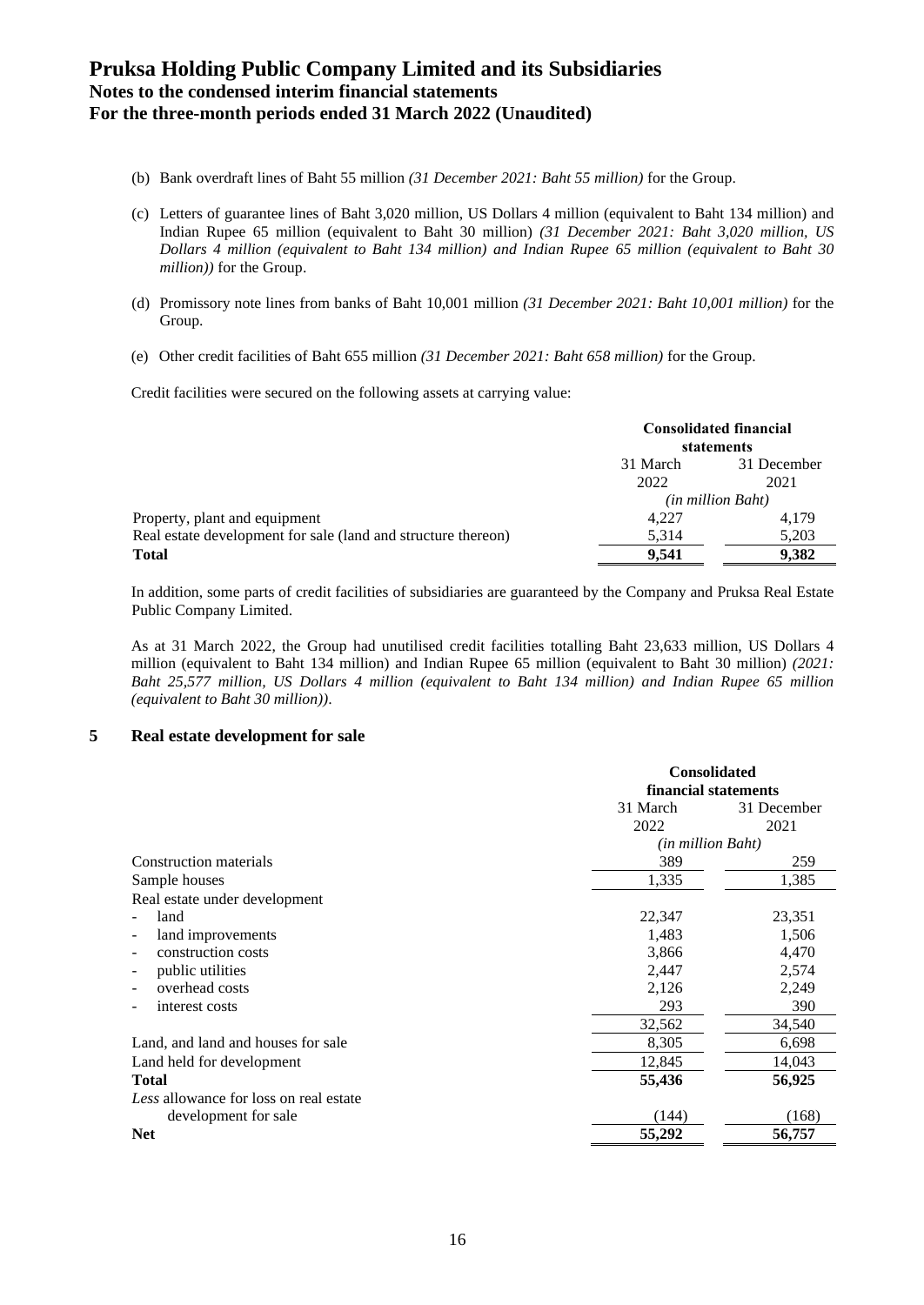### **6 Investments in subsidiaries**

In January 2022, Vimut Hospital Co., Ltd, which is an indirect subsidiary, invested and registered to set up Vimut Investment Pte. Ltd. which was incorporated in Singapore on 21 January 2022 at 100% of authorised share capital.

#### **7 Non-current financial instruments - investment in equity securities**

In February 2022, Vimut Hospital Co., Ltd. lent money to Vimut Investment Pte. Ltd. amounting to SGD 100 million for investment in a company in Singapore.

#### **8 Segment information and disaggregation of revenue**

The Group's reportable segments were as follows:

| Segment 1 | <b>SBU Townhouse:</b> | Baan Pruksa I, Baan Pruksa II, The Connect, Pruksa Ville I        |
|-----------|-----------------------|-------------------------------------------------------------------|
|           |                       | and Pruksa Ville II                                               |
| Segment 2 |                       | SBU Single house: Passorn I, Passorn II and Passorn III           |
| Segment 3 |                       | SBU Condominium: Condominium IV, Condominium V and Condominium VI |
| Segment 4 | <b>SBU</b> Hospital   |                                                                   |

Each segment's performance is measured based on segment profit before tax, as included in the internal management reports that are reviewed by the Group's CODM. Segment profit before tax is used to measure performance as management believes that such information is the most relevant in evaluating the results of certain segments relative to other entities that operate within these industries. Inter-segment pricing is determined on an arm's length basis.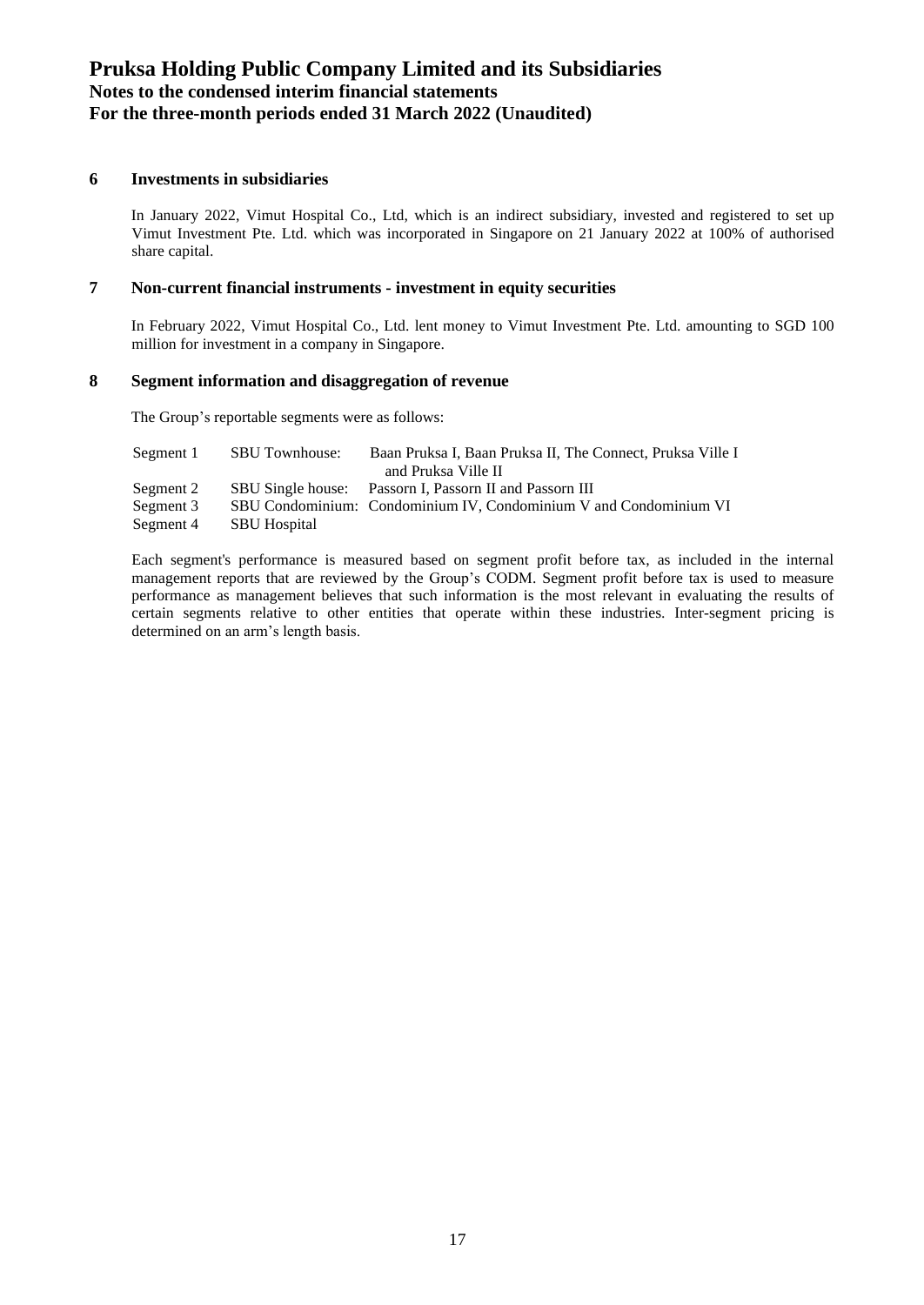|                                              |        |                   |        |                   |        | <b>Consolidated financial statements</b> |                   |                   |        |                                             |       |                                  |                      |              |
|----------------------------------------------|--------|-------------------|--------|-------------------|--------|------------------------------------------|-------------------|-------------------|--------|---------------------------------------------|-------|----------------------------------|----------------------|--------------|
| Three-month period ended<br>31 March         | 2022   | Segment 1<br>2021 | 2022   | Segment 2<br>2021 | 2022   | Segment 3<br>2021                        | 2022              | Segment 4<br>2021 | 2022   | <b>Total reportable</b><br>segments<br>2021 | 2022  | <b>Other</b><br>segments<br>2021 | <b>Total</b><br>2022 | 2021         |
| Information about reportable segments        |        |                   |        |                   |        |                                          | (in million Baht) |                   |        |                                             |       |                                  |                      |              |
| External revenue                             | 2,284  | 3,280             | 1,362  | 1,781             | 1,432  | 1.827                                    | 244               |                   | 5,322  | 6,889                                       | 279   | $\overline{\phantom{a}}$<br>338  | 5,322<br>279         | 6,889<br>338 |
| Inter-segment revenue<br>Other revenue       |        |                   | h      |                   | 33     |                                          | 8                 |                   | 51     | h                                           |       | $\overline{\phantom{0}}$         | 55                   | 6            |
| <b>Total revenues</b>                        | 2,288  | 3,283             | 1,368  | 1,783             | 1,465  | 1,828                                    | 252               |                   | 5,373  | 6,895                                       | 283   | 338                              | 5,656                | 7,233        |
| Segment profit (loss)<br>before income tax   | 354    | 335               | 195    | 236               | 158    | 185                                      | (64)              | (80)              | 643    | 676                                         | (1)   |                                  | 642                  | 678          |
| Segment assets as at<br>31 March/31 December | 19,234 | 19,873            | 13,350 | 13,740            | 26,487 | 26,470                                   | 7,334             | 4,661             | 66,405 | 64,744                                      | 3,096 | 3,101                            | 69,501               | 67,845       |
| Timing of revenue recognition                |        |                   |        |                   |        |                                          |                   |                   |        |                                             |       |                                  |                      |              |
| At a point in time                           | 2,288  | 3,282             | 1,367  | 1,783             | 1,465  | 1,827                                    | 247               |                   | 5,367  | 6,893                                       | 283   | 336                              | 5,650                | 7,229        |
| Over time                                    |        |                   |        |                   |        |                                          |                   |                   |        |                                             |       |                                  | h                    |              |
| <b>Total revenues</b>                        | 2,288  | 3,283             | 1,368  | 1,783             | 1,465  | 1,828                                    | 252               |                   | 5,373  | 6,895                                       | 283   | 338                              | 5,656                | 7,233        |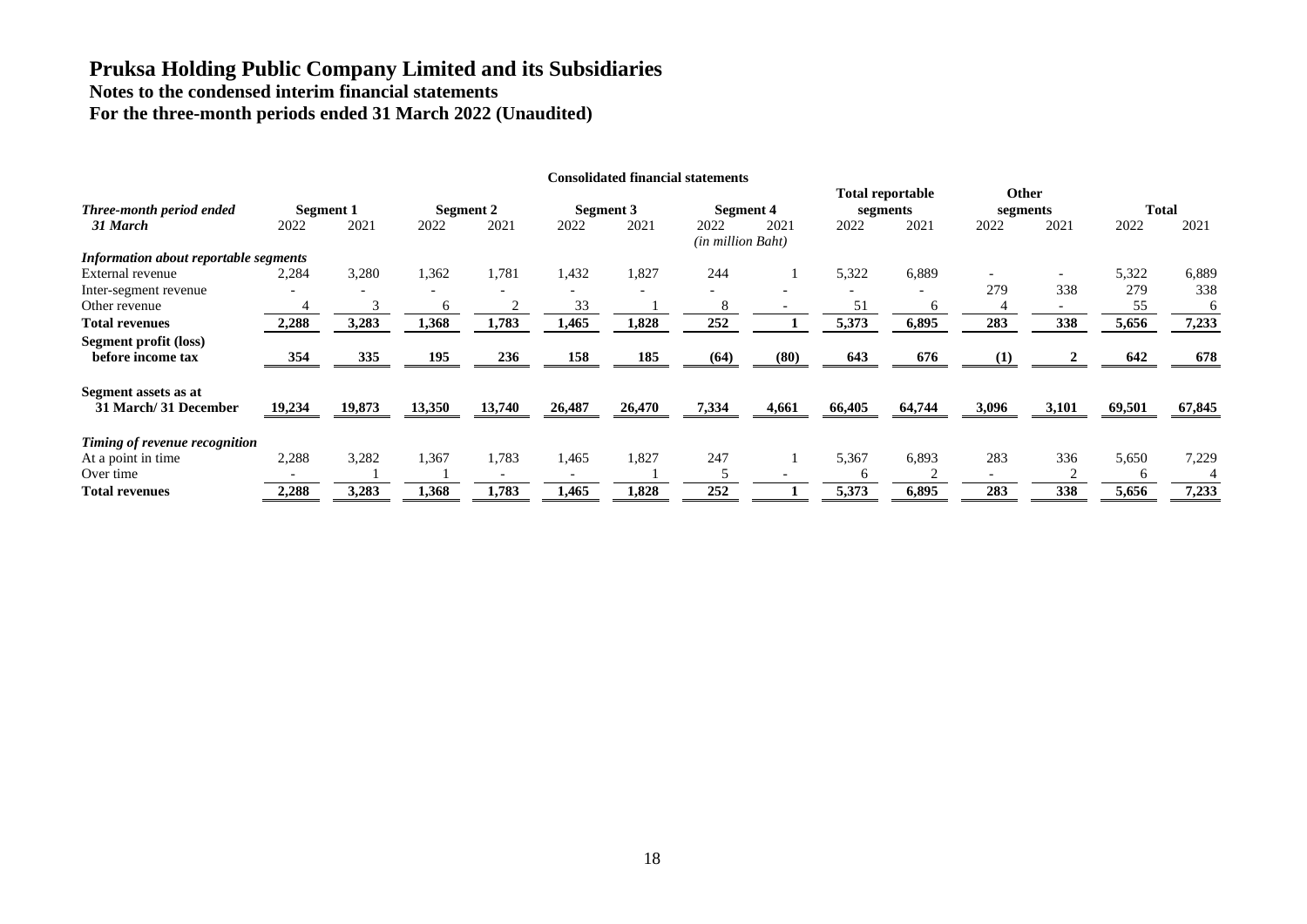| Reconciliation of reportable segment profit or loss | <b>Consolidated</b><br>financial statements |                |  |  |
|-----------------------------------------------------|---------------------------------------------|----------------|--|--|
| for the three-month period ended 31 March           | 2022                                        | 2021           |  |  |
|                                                     | <i>(in million Baht)</i>                    |                |  |  |
| <b>Profit or loss</b>                               |                                             |                |  |  |
| Reportable segments                                 | 643                                         | 676            |  |  |
| Other segments                                      | $^{(1)}$                                    | 2              |  |  |
|                                                     | 642                                         | 678            |  |  |
| Elimination of inter-segment losses                 | 23                                          | $\mathfrak{D}$ |  |  |
| Unallocated amounts:                                |                                             |                |  |  |
| - Other corporate expenses                          | 41                                          | (18)           |  |  |
| - Share of profit of joint ventures                 | 15                                          | 107            |  |  |
| Profit before income tax                            | 769<br>721                                  |                |  |  |

| Reconciliation of reportable segment assets |                   | <b>Consolidated</b><br>financial statements |  |
|---------------------------------------------|-------------------|---------------------------------------------|--|
|                                             | 31 March          | 31 December                                 |  |
|                                             | 2022              | 2021                                        |  |
|                                             | (in million Baht) |                                             |  |
| <b>Assets</b>                               |                   |                                             |  |
| Reportable segments                         | 66.405            | 64,744                                      |  |
| Other segments                              | 3,096             | 3,101                                       |  |
|                                             | 69,501            | 67,845                                      |  |
| Unallocated amounts                         | 1.349             | 4,207                                       |  |
| <b>Total assets</b>                         | 70,850<br>72,052  |                                             |  |

#### **9 Commitments with non-related parties**

|                                                 | <b>Consolidated</b><br>financial | <b>Separate</b><br>financial |  |
|-------------------------------------------------|----------------------------------|------------------------------|--|
| As at 31 March 2022                             | statements                       | statements                   |  |
|                                                 | <i>(in million Baht)</i>         |                              |  |
| Other commitments                               |                                  |                              |  |
| Short-term lease commitments                    | 168                              |                              |  |
| Land purchasing agreements                      | 1.997                            |                              |  |
| Development and construction agreements         | 3,083                            |                              |  |
| Software license and implementation agreements  | 15                               |                              |  |
| Services and professional consulting agreements | 50                               |                              |  |
| Building and other construction agreements      | 68                               |                              |  |
| <b>Total</b>                                    | 5,381                            | O                            |  |

#### *Others*

As at 31 March 2022,

- (a) The Group had commitments for letters of guarantee issued by certain local banks totaling Baht 8,563 million.
- (b) The Company and subsidiary had commitments with the banks as a guarantor of overdraft lines of Baht 120 million, letters of guarantee lines of Baht 8,412 million, promissory note lines of Baht 10,918 million and other credit facilities of Baht 820 million of the subsidiaries in the Group.